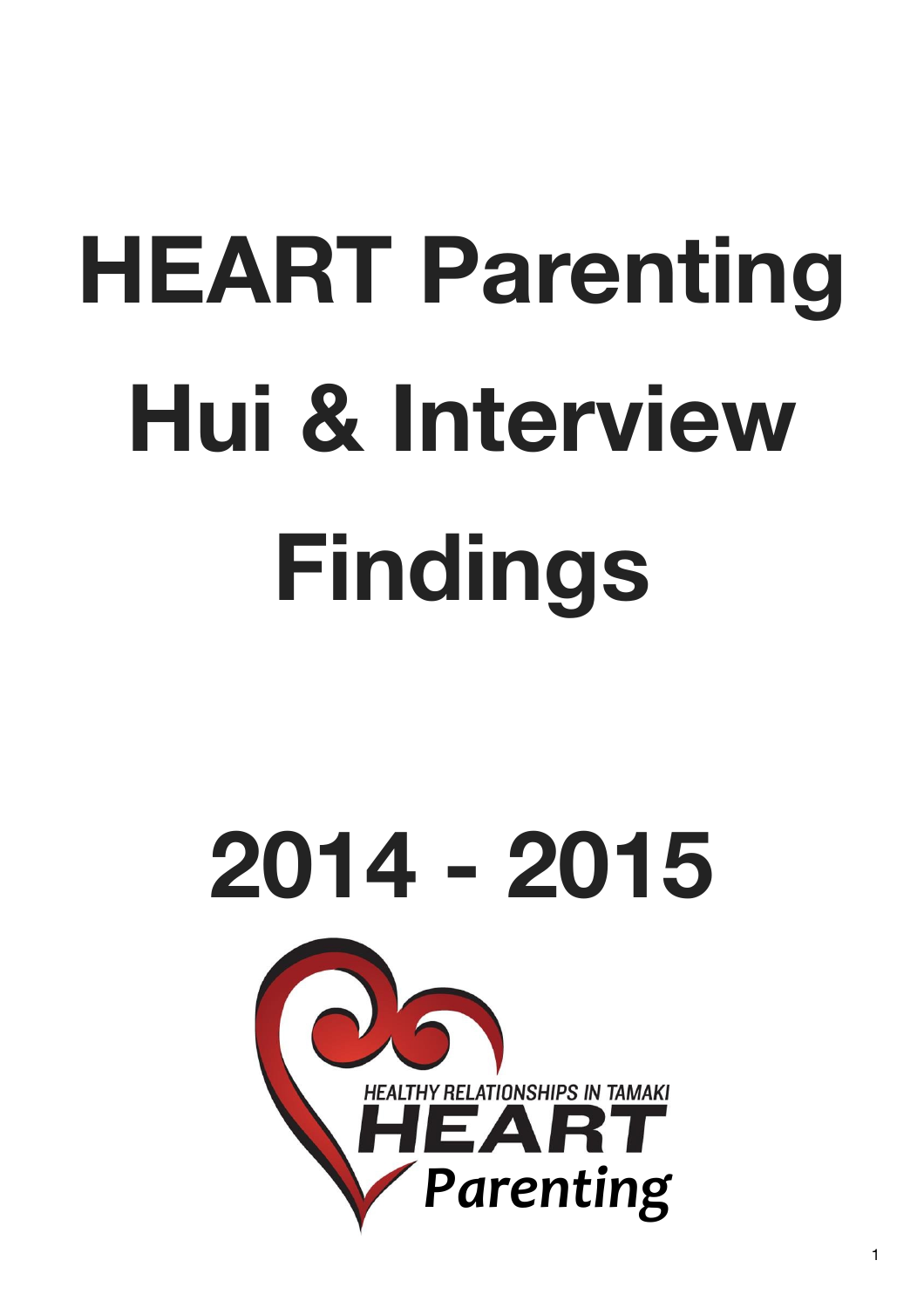# **Contents**

| <b>Whānau Community Dinner Findings</b>                | 3              |
|--------------------------------------------------------|----------------|
| - Tāmaki Parents enjoy in Tāmaki                       | 6              |
| - Tāmaki Parents find hard in Tāmaki                   | $\overline{7}$ |
| <b>Asset Maps</b>                                      | 8              |
| - Thoughts from HEART Champions and Supporters         | 8              |
| - Places our Tāmaki Parents know                       | 9              |
| Mapping Assets in Tāmaki - Places we take our children | 10             |
| Mapping Assets in Tāmaki - Places for support          | 12             |
| What would you like to see change?                     | 13             |
| What would you like to see stay the same?              | 14             |
| <b>In-depth Interview Findings</b>                     | 15             |
| - Conscious Parenting                                  | 15             |
| - Relationships                                        | 18             |
| - Looking after yourself                               | 19             |
| - Safety                                               | 20             |
| - Security                                             | 22             |
| - Services/ Support                                    | 24             |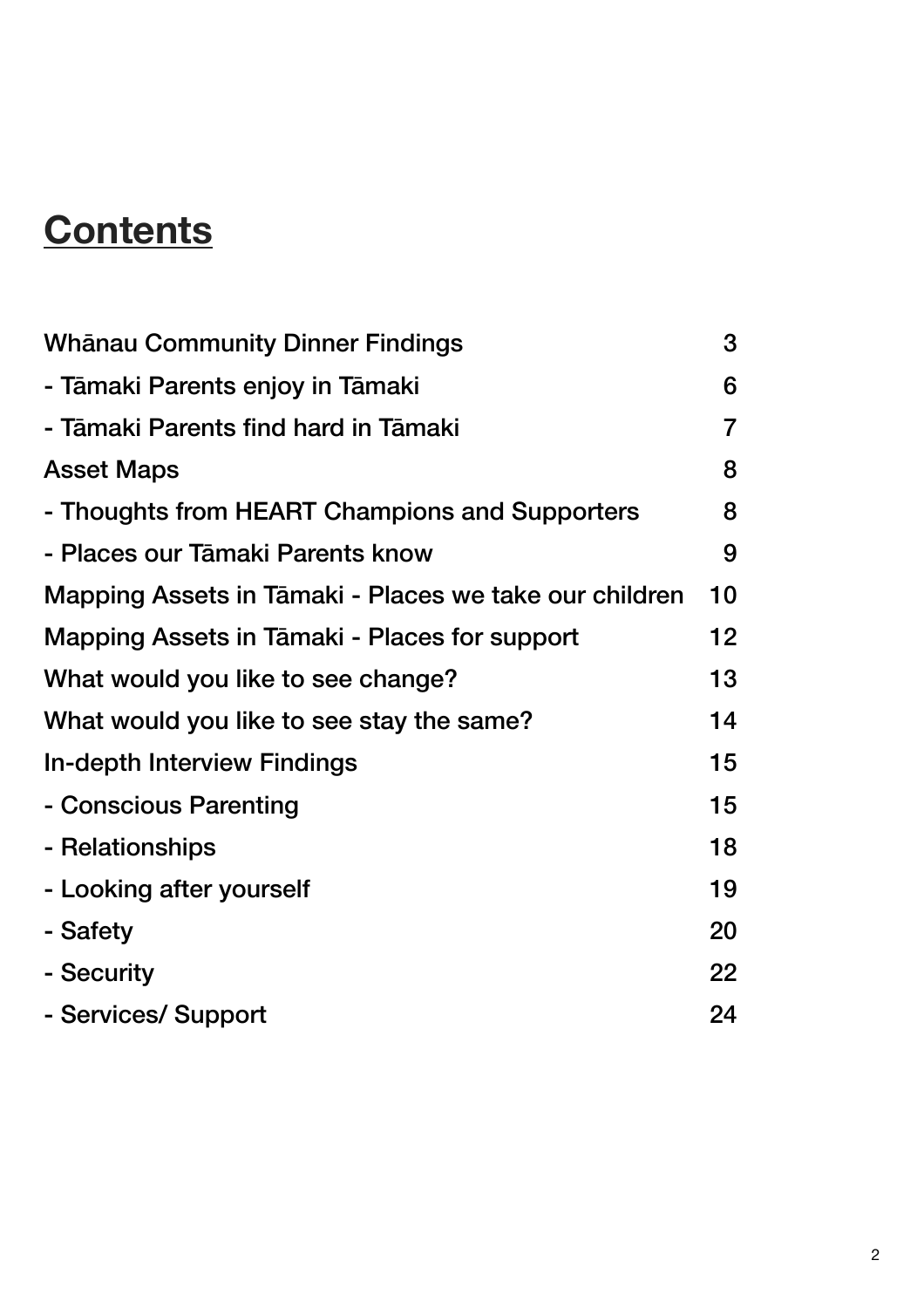| <b>Whānau Community Dinner Findings</b>               |                                                                                                                                                                                                                                                                                                                                                                                                                                                                                                                                                                                                                                                                                                                      |                                                                                                                                                                                                                                                                                                                                                                  |  |
|-------------------------------------------------------|----------------------------------------------------------------------------------------------------------------------------------------------------------------------------------------------------------------------------------------------------------------------------------------------------------------------------------------------------------------------------------------------------------------------------------------------------------------------------------------------------------------------------------------------------------------------------------------------------------------------------------------------------------------------------------------------------------------------|------------------------------------------------------------------------------------------------------------------------------------------------------------------------------------------------------------------------------------------------------------------------------------------------------------------------------------------------------------------|--|
| <b>Theme</b>                                          | <b>Thoughts from Tāmaki Parents</b>                                                                                                                                                                                                                                                                                                                                                                                                                                                                                                                                                                                                                                                                                  | <b>Thoughts from HEART</b><br><b>Champions and Supporters</b>                                                                                                                                                                                                                                                                                                    |  |
| <b>Safety and Security</b>                            | - Drinking in the parks<br>Crime in Tāmaki keeps families inside their<br>homes. It's not safe.<br>- Scared of crime so much that it keeps them<br>at home. Worried about the kids safety and<br>making sure they get a good education.<br>Never know if there will be enough money to<br>pay for things.                                                                                                                                                                                                                                                                                                                                                                                                            | - Safety aspects in the community<br><b>Economic Security (Housing</b><br>situation and finances)<br>Safety in community is a big thing<br>to a lot of families                                                                                                                                                                                                  |  |
| Lack of things for<br>teens to do in the<br>community | - The need for a physical space - The new<br>Music and Arts Centre might help.<br>The challenges of young teens out at night,<br>unsupervised<br>Need incentives around for our youth                                                                                                                                                                                                                                                                                                                                                                                                                                                                                                                                |                                                                                                                                                                                                                                                                                                                                                                  |  |
| <b>Quality of</b><br><b>Relationships</b>             | - It's important to have focused attention on<br>our children, humour, dinners together<br>being supportive and loving, communication,<br>honesty, look after one another, unconditional<br>love, having quality time with the kids is very<br>important<br>- We don't want help from services, we will<br>always go to family first.<br>It's hard when people keep to themselves.<br>Some parents aren't listening to each other.<br>Having extended whanau to give support.<br>And to learn from them about parenting<br>(examples of positive parenting, creating<br>good relationships with kids)                                                                                                                | - Families don't want to parent on<br>their own and they have good role<br>models<br>There are family dynamics with in-<br>laws and clashing of parenting<br>styles - need to promote good<br>relationships in the area<br>There is an unconditional love<br>they felt for their kids<br>- There is unconditional love from<br>their children to them as parents |  |
| Overcoming<br>hardships                               | from history or currently<br>- Many parents didn't like how they were<br>brought up themselves.<br>differences in living (rural to urban)<br>- difficulty to open up and share these<br>hardships.<br>Everyone wanted to be better parents than<br>their own.<br>Some children are starting to act out -<br>breaking the law, court cases pending and<br>working with the police. They feel that their<br>kids are now acting out. They have left the<br>past behind, but now these things are<br>happening.<br>There were a lot of hardship growing up -<br>drugs, alcohol, mental health issues, abusive.<br>Now they have little connection with their<br>extended whanau and have started fresh on<br>their own. | Role modelling from parenting<br>history - they are changing what<br>they show their kids from what<br>they saw/ felt as children. i.e.<br>family violence and anger. They<br>are doing the best that they can -<br>they are showing and practicing<br>love with their kids.                                                                                     |  |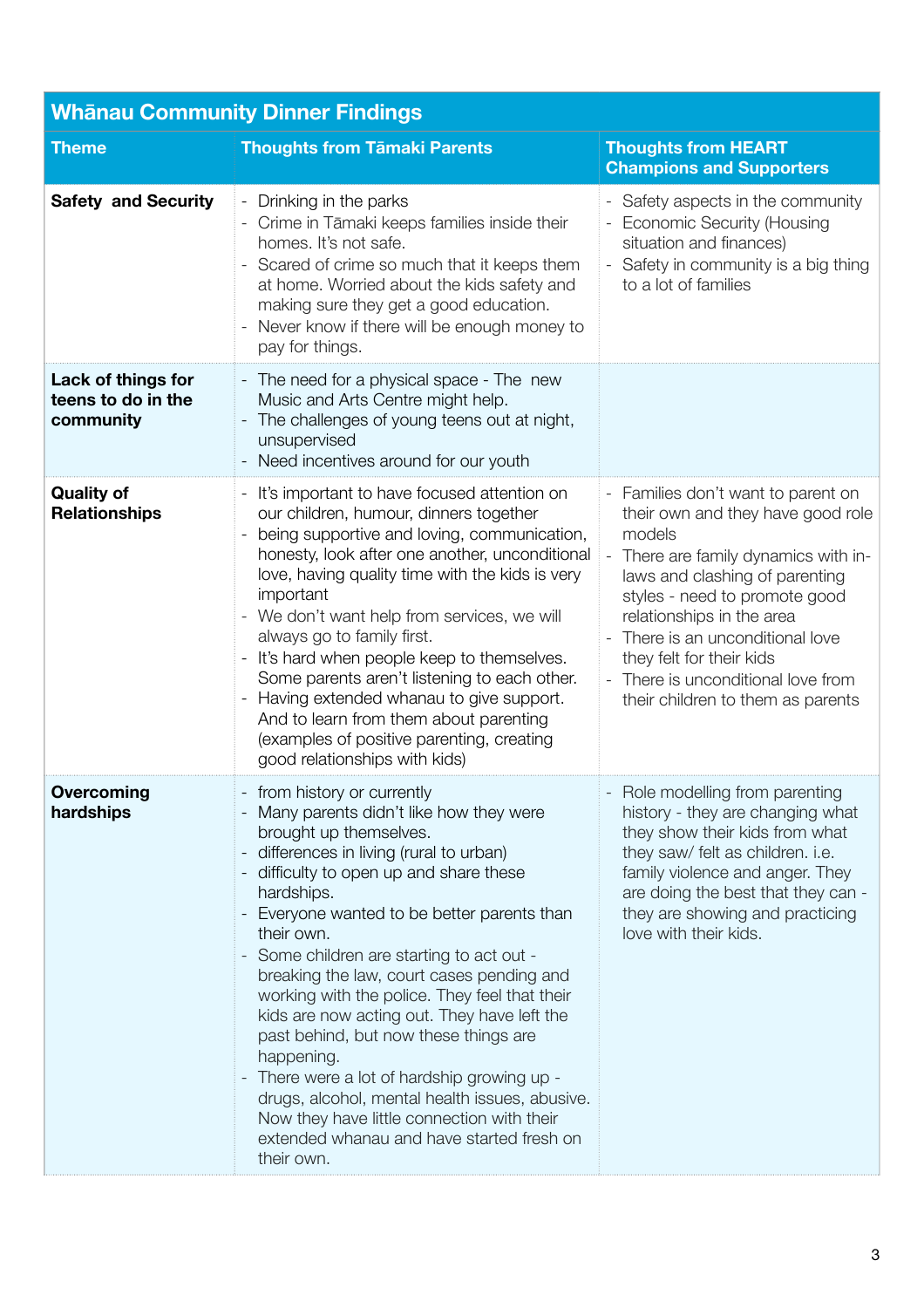| <b>Whānau Community Dinner Findings</b> |                                                                                                                                                                                                                                                                                                                                                                                                                                                                                                                                                                                                                                                                                                                    |                                                                                                                                                                                                                                                                                                                                                                                                                                                                                                                                                                                                                                                                                                                                                                                                                                                                                                                                                                                    |  |
|-----------------------------------------|--------------------------------------------------------------------------------------------------------------------------------------------------------------------------------------------------------------------------------------------------------------------------------------------------------------------------------------------------------------------------------------------------------------------------------------------------------------------------------------------------------------------------------------------------------------------------------------------------------------------------------------------------------------------------------------------------------------------|------------------------------------------------------------------------------------------------------------------------------------------------------------------------------------------------------------------------------------------------------------------------------------------------------------------------------------------------------------------------------------------------------------------------------------------------------------------------------------------------------------------------------------------------------------------------------------------------------------------------------------------------------------------------------------------------------------------------------------------------------------------------------------------------------------------------------------------------------------------------------------------------------------------------------------------------------------------------------------|--|
| <b>Theme</b>                            | <b>Thoughts from Tāmaki Parents</b>                                                                                                                                                                                                                                                                                                                                                                                                                                                                                                                                                                                                                                                                                | <b>Thoughts from HEART</b><br><b>Champions and Supporters</b>                                                                                                                                                                                                                                                                                                                                                                                                                                                                                                                                                                                                                                                                                                                                                                                                                                                                                                                      |  |
| <b>Pressure</b><br>(in socio-economics) | - Lack of time, external/ work stress, no time<br>for self care, no money.<br>Hard to prioritize children<br>hard to maintain quality of life to give children<br>quality experiences (eg sports, cheerleading),<br>- Working to survive - relying on family and<br>friends to care for children whilst working.<br>Working Poor - not middle or lower income<br>Not eligible for any assistance (WINZ/IRD).<br>Constant treadmill - work, kids, work<br>difficult roles at work - working long hours,<br>expectations, sacrifices.                                                                                                                                                                                | - This community is predominantly<br>the working poor - they are in<br>survival mode a lot<br>Influences in the community -<br>home, peers, school, community<br>There are a lot of stressors on<br>families (working, finances, no<br>family time, unstable housing,<br>values and morals conflict and<br>therefore absolutely no self-care<br>time)<br>They are prepared to be there -<br>it's more important than working,<br>giving un-obligated time to<br>children, experiencing their<br>children's achievements (sport,<br>ceremonies, assemblies). Kids<br>before work.                                                                                                                                                                                                                                                                                                                                                                                                   |  |
| <b>Pressure</b><br>(in parenting)       | Discipline,<br>how to satisfy children who say I'm bored,<br>expensive activities,<br>siblings fighting<br>other parents differences/ values/ morals.<br>Other influences within community.<br>Basing parenting on what wasn't shown to<br>them.<br>Dealing with anger, shouting.<br>Having difficulty understanding what<br>discipline was okay and what wasn't okay.<br>Blurred lines from the past.<br>working together better in parenting<br>(between mum/dad) "seeking support in<br>parenting, not expecting the other parents'<br>behaviour to be the same"<br>Having respect for each other in the whanau<br>is the most important.<br>It would be good to get help to not be as<br>stubborn as a parent. | - Smacking vs having alternative<br>options<br>Men don't know where help is<br>with their kids<br>Smacking as a boundary<br>enforcer, for consequences and<br>as discipline. Smacking is used<br>for a reason and not just because<br>"I'm pissed off". Dads use it as a<br>tool in parenting.<br>Different people need support at<br>different stages of their parenting<br>journey<br>Being better parents and having<br>the tools to be great/ being open<br>Parents were reluctant to share<br>about their parenting<br>Emotional Support - hugs and<br>kisses at home and school, being<br>able to provide balanced<br>emotional support to all children<br>(split/ mixed families).<br>Ensuring that their partner<br>receives balanced respect from all<br>children as well (in split/ mixed<br>families)<br>Routine is important for dads<br>Dads are more understanding<br>about being a stay-at-home-<br>parent because of their<br>experiences of being at home<br>now. |  |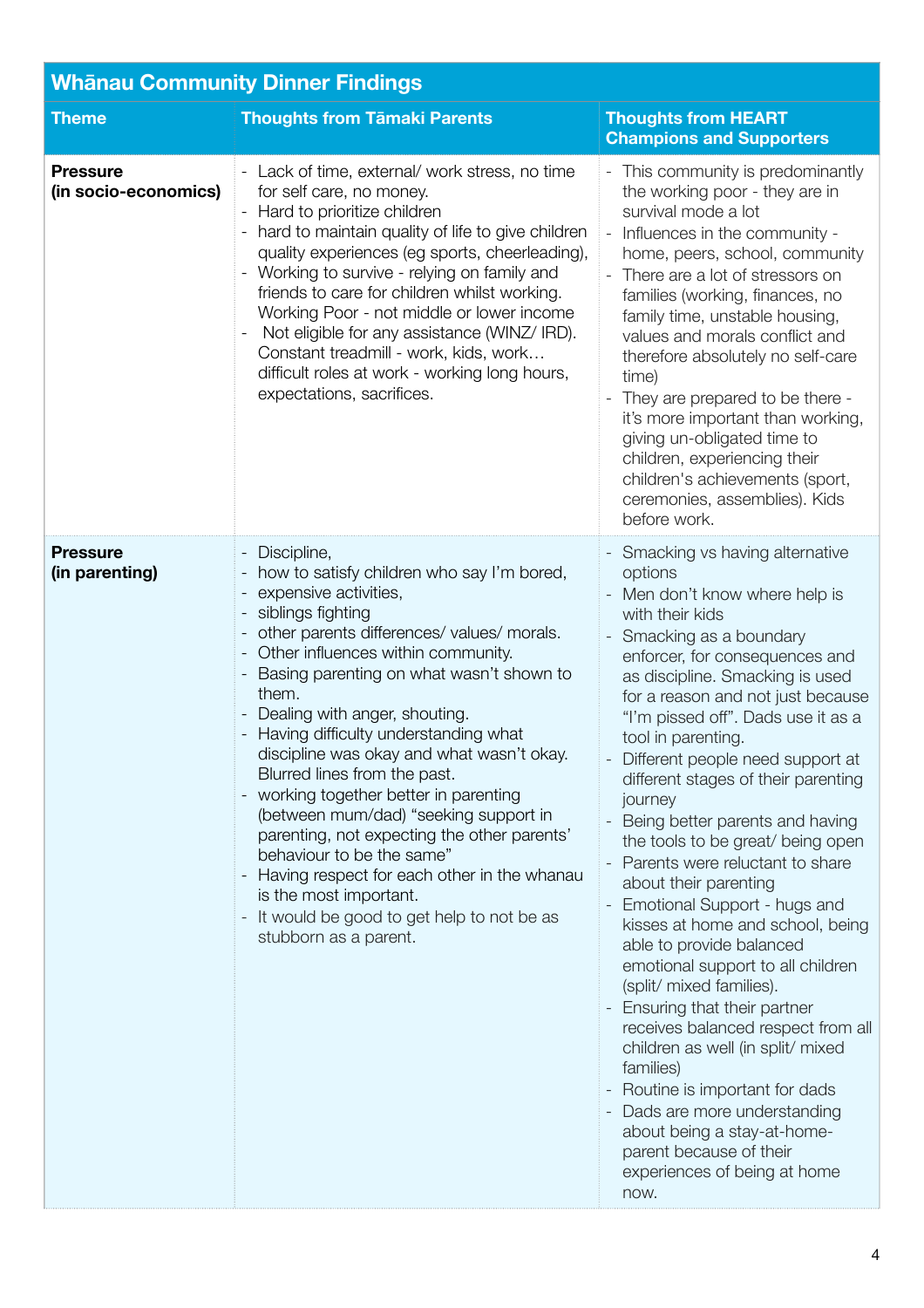| <b>Whānau Community Dinner Findings</b>         |                                                                                                                                                                                                                                                                                                                                                                                                                                                                                                                                                                                                                                                               |                                                                                                                                                           |  |
|-------------------------------------------------|---------------------------------------------------------------------------------------------------------------------------------------------------------------------------------------------------------------------------------------------------------------------------------------------------------------------------------------------------------------------------------------------------------------------------------------------------------------------------------------------------------------------------------------------------------------------------------------------------------------------------------------------------------------|-----------------------------------------------------------------------------------------------------------------------------------------------------------|--|
| <b>Theme</b>                                    | <b>Thoughts from Tāmaki Parents</b>                                                                                                                                                                                                                                                                                                                                                                                                                                                                                                                                                                                                                           | <b>Thoughts from HEART</b><br><b>Champions and Supporters</b>                                                                                             |  |
| <b>Keeping Positive and</b><br><b>Confident</b> | - Hard to maintain positive outlook when just<br>trying to keep basics of life maintained.<br>- Some of the families at the Whanau dinner<br>were quite closed and seemed vulnerable,<br>but brave to come and share what they did.<br>Some of their kids were kept very close as<br>well.<br>- changes in the community (transformation)<br>and unsure if there is a place here for families<br>like them anymore.<br>- Families are proud of getting ahead and<br>working together - really proud of partners<br>that have and keep jobs as well as proud<br>when they have a partner that helps out at<br>home.<br>- There are different levels of OK-ness | - A lot more choices are available<br>when families are connected to<br>organisations<br>- There are not enough resources<br>for support in the community |  |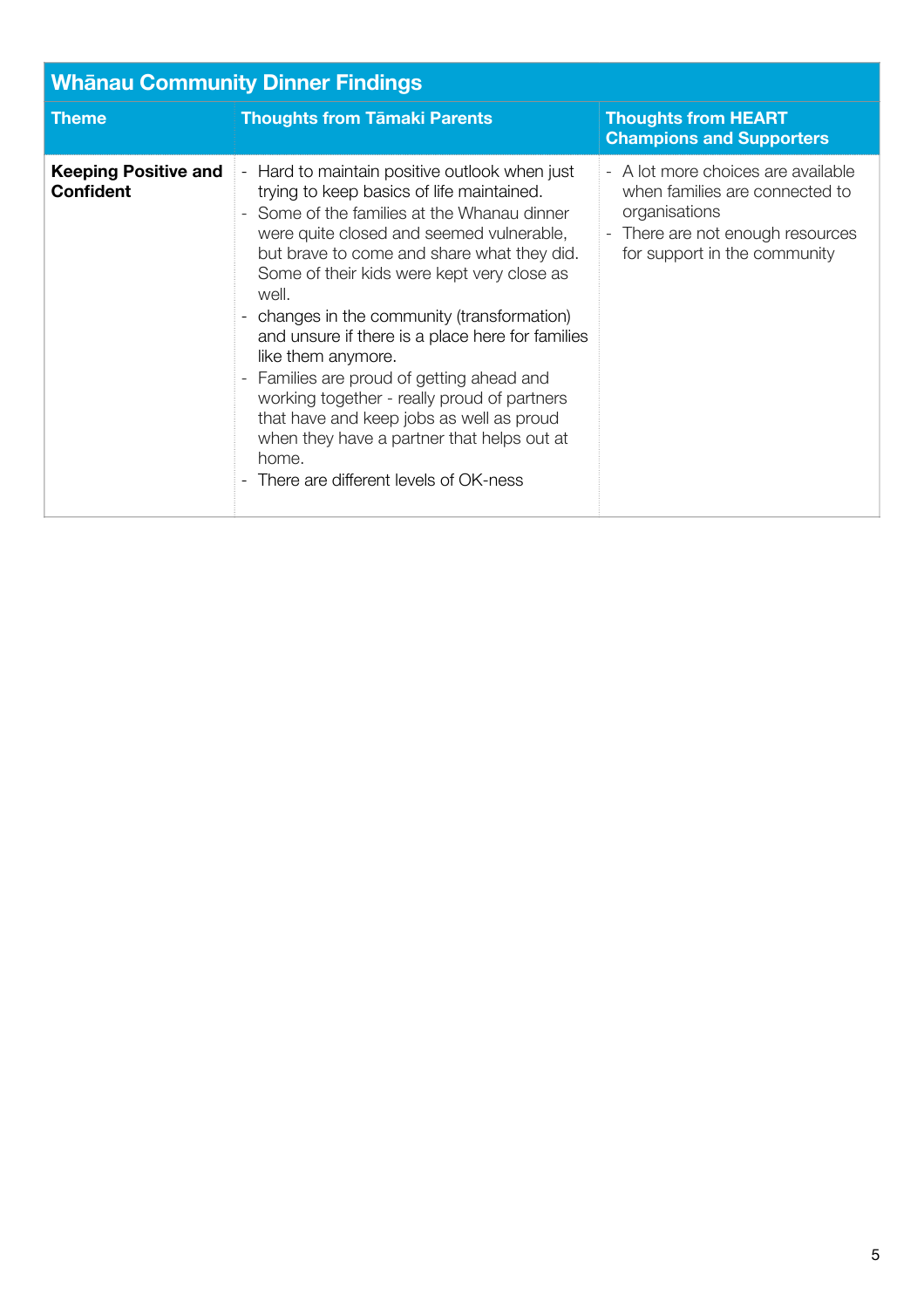# **Whānau Community Dinner Findings**

| Tāmaki Parents enjoy in Tāmaki |                                                                                                                                                                                                                                                                                                                                                                                                                                                                                                              |  |
|--------------------------------|--------------------------------------------------------------------------------------------------------------------------------------------------------------------------------------------------------------------------------------------------------------------------------------------------------------------------------------------------------------------------------------------------------------------------------------------------------------------------------------------------------------|--|
| <b>Theme</b>                   | <b>Thoughts from Tāmaki Parents</b>                                                                                                                                                                                                                                                                                                                                                                                                                                                                          |  |
| <b>Activities</b>              | - Video games, horses, visit parks, shopping, puzzles, Camping, Volunteering, community events,<br>family fun days, Music, Arts, pampering,<br>Sports - Cheerleading, swimming, Dance, waka ama, fishing, cycling,<br>They feel that sport is important<br>- Families stay in GI, they keep things local - activities and entertainment needs to be<br>cheap and local.<br>- Activities are normally low cost, but also enjoyable. Reading books, watching movies,<br>going to the pools, going to the park, |  |
| <b>Places</b>                  | Reserves/ Walkways, Pools, parks, Church, library, Te Waipuna Puawai, Kura, Kohanga Reo, marae -<br>support services                                                                                                                                                                                                                                                                                                                                                                                         |  |
| <b>Friends</b>                 | - Youth Group<br>- Cultural groups<br>- Good friends and people<br>Relationships formed within the community<br>Maungarei cadets<br>Other parents<br>family<br>peer groups<br>extended whanau<br>It's important to be together as often as we can                                                                                                                                                                                                                                                            |  |
| The culture of<br>the place    | - cultures and diversity - accepting all                                                                                                                                                                                                                                                                                                                                                                                                                                                                     |  |
| Organised<br><b>Support</b>    | - Receiving support for 1 or more organisations completely changed the quality of life for some<br>families.<br>Ones noted: TWP, GIFC, Playcentre<br>- Some had connections to other services - CYFS, Police, fostering, teacher aides, other<br>help. But none are regarded as local support.<br>- Some feel that there is no support for parenting other than with family.                                                                                                                                 |  |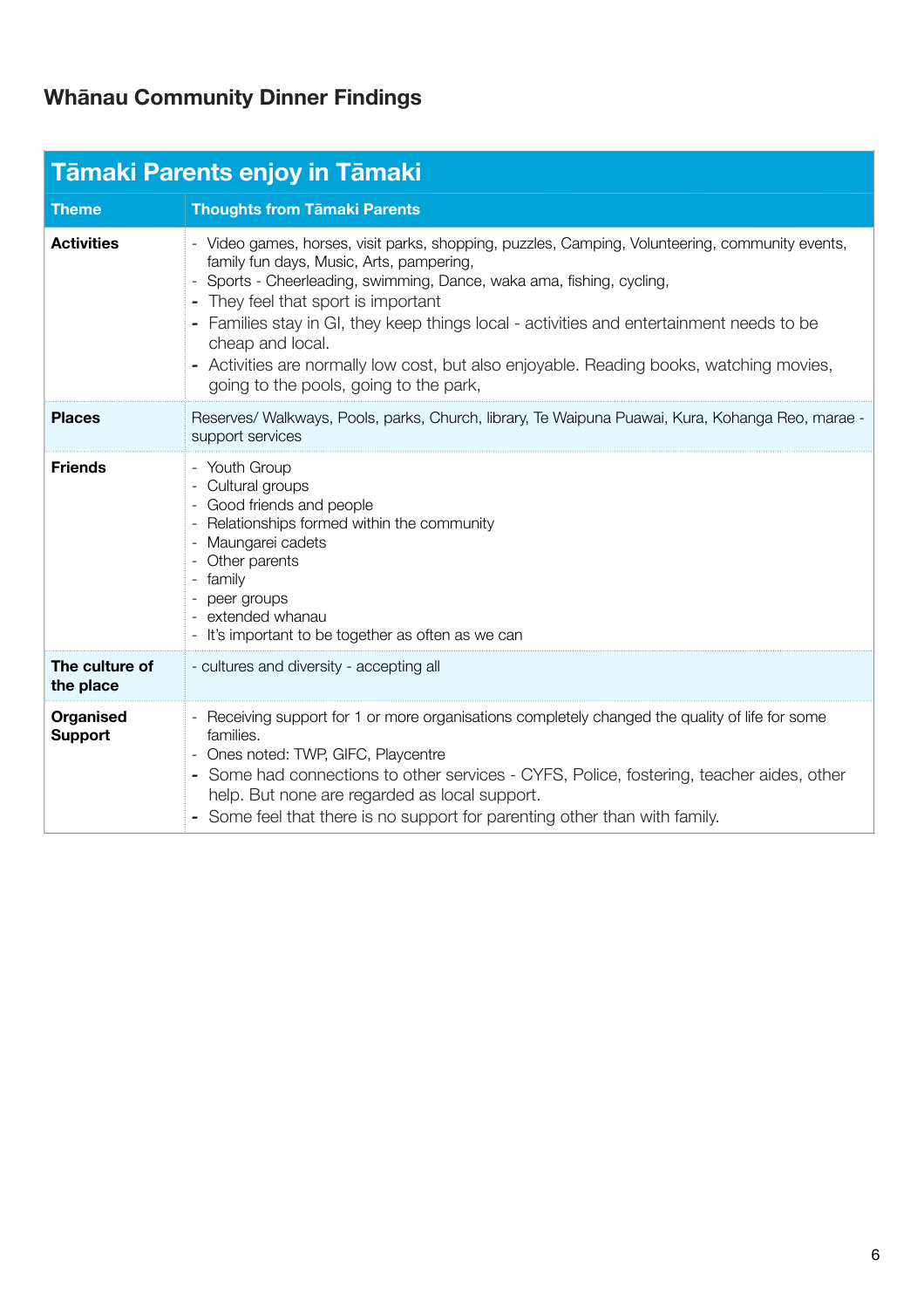| <b>Tāmaki Parents find hard in Tāmaki</b> |                                                                                                                                                                                                                                                                                                                                                                                                                                                                                                                                                                                                                                                                                                                                                                                                 |  |
|-------------------------------------------|-------------------------------------------------------------------------------------------------------------------------------------------------------------------------------------------------------------------------------------------------------------------------------------------------------------------------------------------------------------------------------------------------------------------------------------------------------------------------------------------------------------------------------------------------------------------------------------------------------------------------------------------------------------------------------------------------------------------------------------------------------------------------------------------------|--|
| <b>Theme</b>                              | <b>Thoughts from Tāmaki Parents</b>                                                                                                                                                                                                                                                                                                                                                                                                                                                                                                                                                                                                                                                                                                                                                             |  |
| <b>Financial</b>                          | - Prices of rent, water, power.<br>- debt, not enough money to get by.                                                                                                                                                                                                                                                                                                                                                                                                                                                                                                                                                                                                                                                                                                                          |  |
| Government<br>changes                     | - WINZ criteria changes and expectations.<br>- HNZ changes - for criteria and smaller sections (land space)                                                                                                                                                                                                                                                                                                                                                                                                                                                                                                                                                                                                                                                                                     |  |
| Lack of safety or<br>security             | - Drinking in the parks<br>- Crime in Tāmaki keeps families inside their homes. It's not safe.<br>- Scared of crime so much that it keeps them at home. Worried about the kids safety and<br>making sure they get a good education.                                                                                                                                                                                                                                                                                                                                                                                                                                                                                                                                                             |  |
| <b>Housing</b>                            | - Over crowding<br>- unstable housing situations - 1 yr contracts.<br>- A lot of relief around having their own homes and being able to keep it.<br>- Can't find any rental accommodation that is affordable and can't get a HNZ house easily.                                                                                                                                                                                                                                                                                                                                                                                                                                                                                                                                                  |  |
| Clash of<br>opinions                      | - influences, values, morals<br>- schooling - different boundaries to at home<br>- culture has a big effect on parenting, but changes need to be made.<br>difficulty when extended families merge.<br>- Churches can be supportive and unsupportive at the same time.<br>- Anti-smacking law - managing children                                                                                                                                                                                                                                                                                                                                                                                                                                                                                |  |
| <b>Balancing life</b>                     | - acknowledgment that parents are doing the best that they can.<br>- Hard to get ahead, parents need education but can't juggle living/ parenting with schooling to be<br>able to get ahead more.                                                                                                                                                                                                                                                                                                                                                                                                                                                                                                                                                                                               |  |
| <b>Unmet Needs</b>                        | - Young mums need support - stigma around young parents<br>- Generally not much support around - CAB/ Plunket can only offer so much.<br>Need other facilitators that are open for support (i.e. the marae open to people coming)<br>- Wanting an after school care/ learning place where parents can be a part of the learning process<br>- New mums need a guiding hand to help raise children<br>- Solo parents have a different experience and have less chance to share that difference.<br>- Need a physical space for parents, so that they can relax, sit and actually think.<br>- How relationships between extended whanau and new parents can work.<br>- Some places offer good and rewarding support, but others offer support but they are not really<br>there for actual support. |  |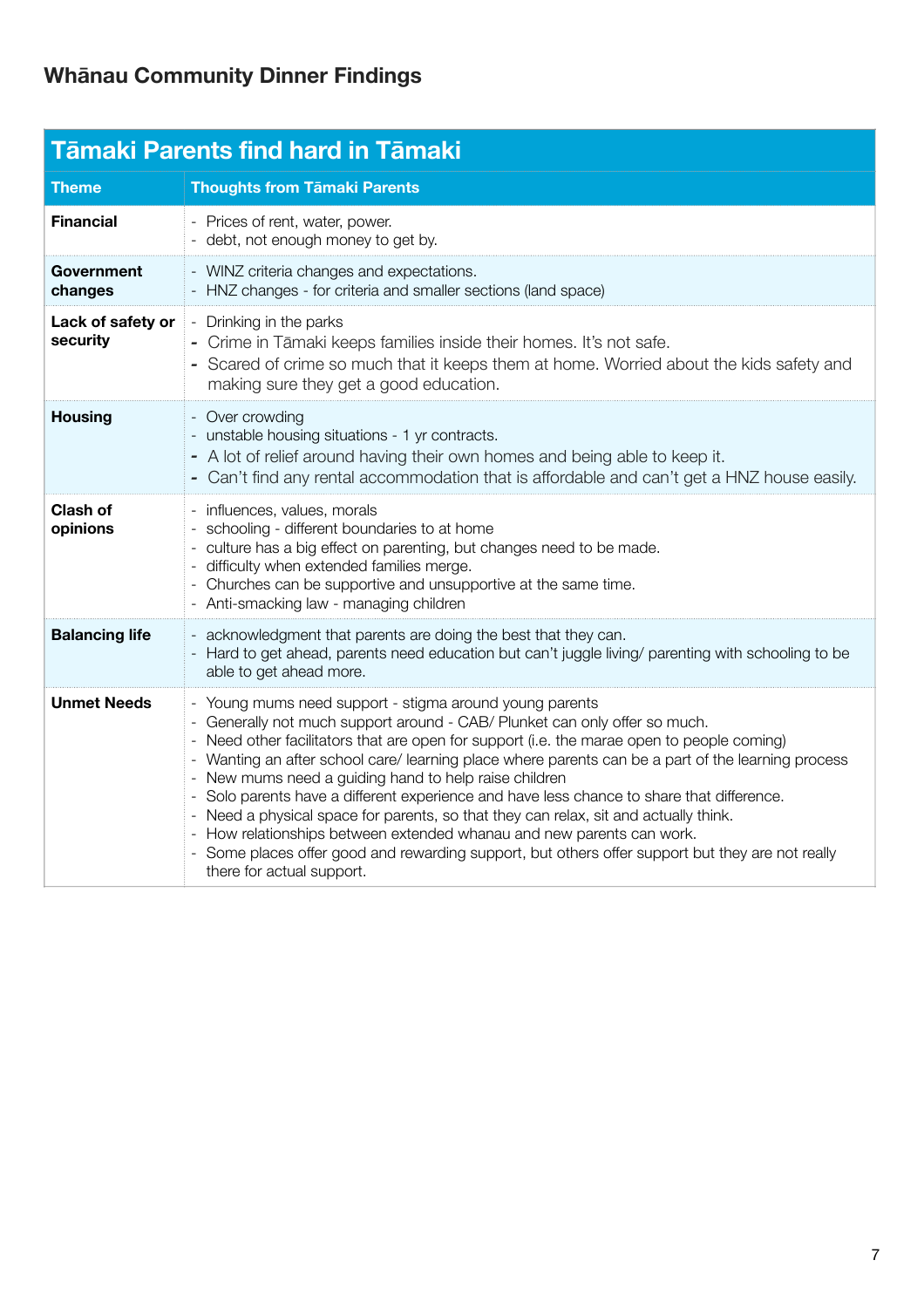# **Asset Maps**  - Thoughts from HEART Champions and Supporters

# **• What are the differences/ similarities between the maps?**

- **-** There was not much mention of the early learning spaces in the community or spaces that we go to for education.
- **-** The notes on the mens map were more activity based and the notes on the womens maps were more services based.
- **-** They knew where a lot of things were and what was accessible and free for them.
- **-** Most activities involve open/ green spaces.
- **-** There were re-occurring names and agencies through out each map and a lot knew of government services as well.
- **-** Services are known to them and where they are.
- **-** Women are the ones who know where to go for support, so we need to work on connecting better with men.
- **-** It would be great to create a good list of free and cheap activities in the area from this information.
- **-** There were different groups of people around each map (mums, dads, parents of pre-schoolers, parents of teens) and the maps reflected that difference with what they wrote down.

### **• What are the best ideas from the maps?**

- **-** Men didn't know where support places were and wanted to sort things out more themselves with their own networks of friends and family.
- **-** Make sure that we do planned actions in and around the GI shopping area and include NZ Post which was mentioned a lot.
- **-** People want Maybury Reserve to be lit up at night time. (*As soon as it's a safe place to light up).*
- When men have conflict at home with their partners or children, they need timeout and take it by walking/ going to Point England Beach/ Rivers/ Reserves. However they don't necessarily come back and resolve that conflict in the family.

# **• What it means for services?**

- **-** We thought that everyone knew where we are. These maps show that is not entirely true. We need to run or plan for events for parents and have the local agencies attend to talk about their services. There needs to be better knowledge for the Tāmaki community about services.
- **-** Services and schools need to network more with each other and with parents.

# **What we found out:**

- $\hat{X}$  We need to connect parents with the learning spaces in the community.
- $\hat{\mathbf{x}}$  Tāmaki Dads are action based, and aren't sure where support services are or what they do - they would prefer friends and family anyway.
- $\hat{\mathbf{x}}$  When connecting with dads, make it action based and encourage conflict resolution.
- $\hat{\mathbf{x}}$  Most activities are focused on or around the green spaces in Tamaki or the shopping area - they are active spaces in Tāmaki.
- $\hat{\mathbf{x}}$  Most of Tāmaki Mums know about services and where they are.
- $\hat{\mathbf{x}}$  Collectively, Tāmaki parents have a great collection of cheap and easy activities to do in Tāmaki.
- $\hat{\mathbf{x}}$  Tamaki parents views of the community changes depending on who they are and where they are at in their parenting journey.
- $\hat{\mathbf{x}}$  Not everyone knows where every organisation is. Promotion and networking is always important.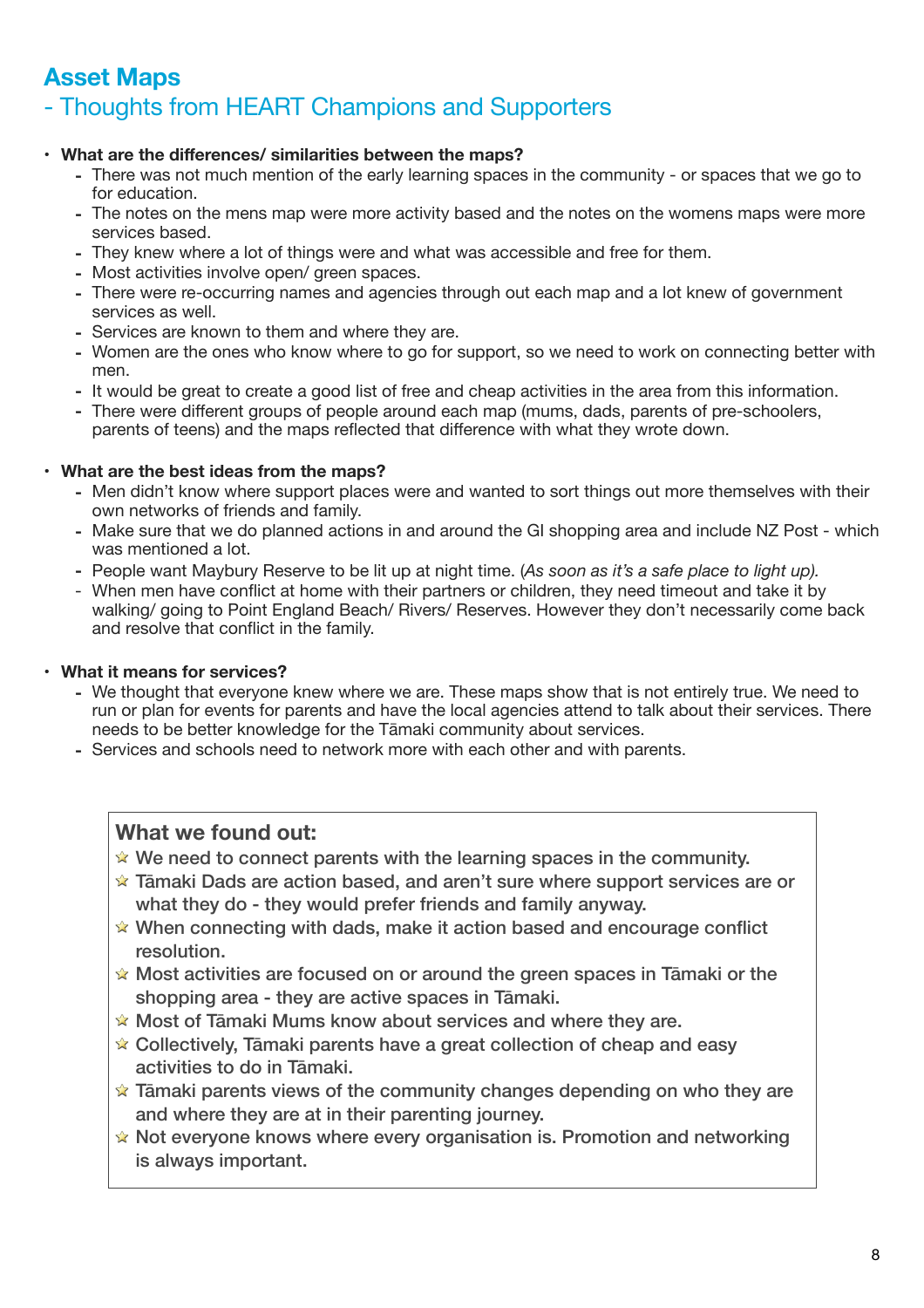# **Asset Maps**

# - Places our Tāmaki Parents know

# **Places that we take our children**

There were 7 maps that Tāmaki parents shared their thoughts. The numbers signify the amount of times that these places were identified.

- 1. Basketball Court (2)
- **2. Beach (7)**
- 3. Bike rides/ park in St Johns (3)
- 4. Community Gardens
- **5. Events Family Fun Day/ HEART Events and BBQ's/ Matariki Lights Trail/ Movies in the parks (7)**
- 6. Duck Pond (3)
- 7. Dunkirk Road Activity Centre
- 8. Fishing Panmure Wharf (2)
- **9. Friends, family, neighbours (4)**
- 10. Glen Innes Shops (3)
- 11. Heritage house
- 12. Kai Markets

### **13. Library - computers, reading books, activities (7)**

- 14. Marae
- 15. McDonalds
- 16. Meals Lunch/ Dinner (2)
- 17. Mount Wellington Rugby Club (Touch)
- 18. Mount Wellington Summit (5)
- 19. Netball Courts (3)
- 20. Pak n Save Supermarket
- **21. Panmure Basin (4)**
- **22. Parks/ Playgrounds (6)**
- 23. Point England Reserve (3)
- **24. Pools (especially for rainy days) (7)**
- 25. Post Office
- 26. Rock Climbing
- 27. Swimming
- 28. School (3)
- 29. Shopping (2)
- 30. Skate park GRACE and Crossfields (3)
- 31. Spend time at home movie nights, computer (3)
- 32. Sports
- 33. Sylvia Park (2)
- 34. Tahuna Torea (2)
- 35. Tamaki Recreation Centre (2)
- 36. Ten Pin Bowling (3)
- **37. Train rides/ station (6)**
- 38. Walks/ Bush walks (5)
- 39. Yacht Club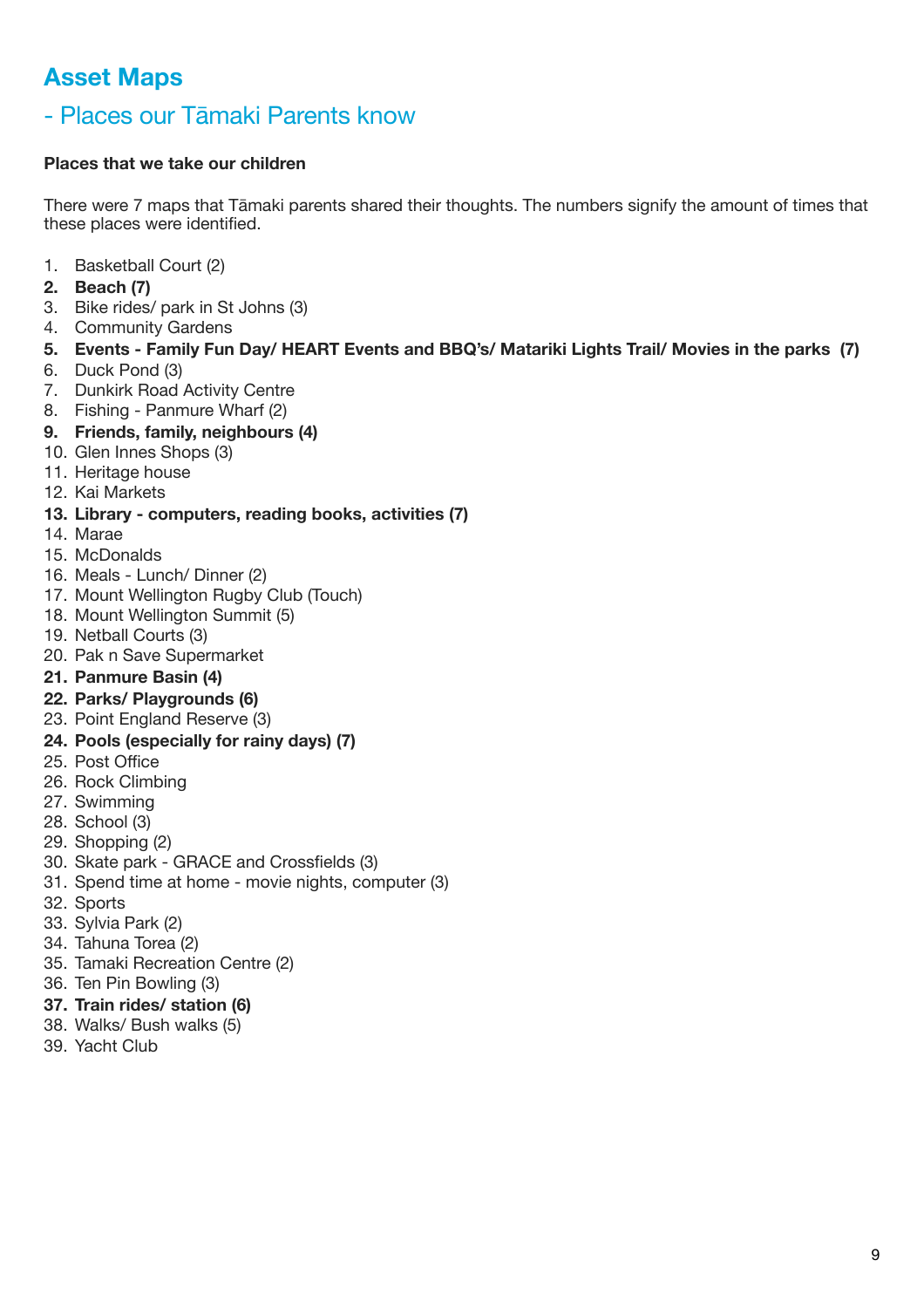# **Mapping Assets in Tāmaki - Places we take our children**

Note that some places are not 'starred' because they are all over Tāmaki (walking, friends, family, events…).

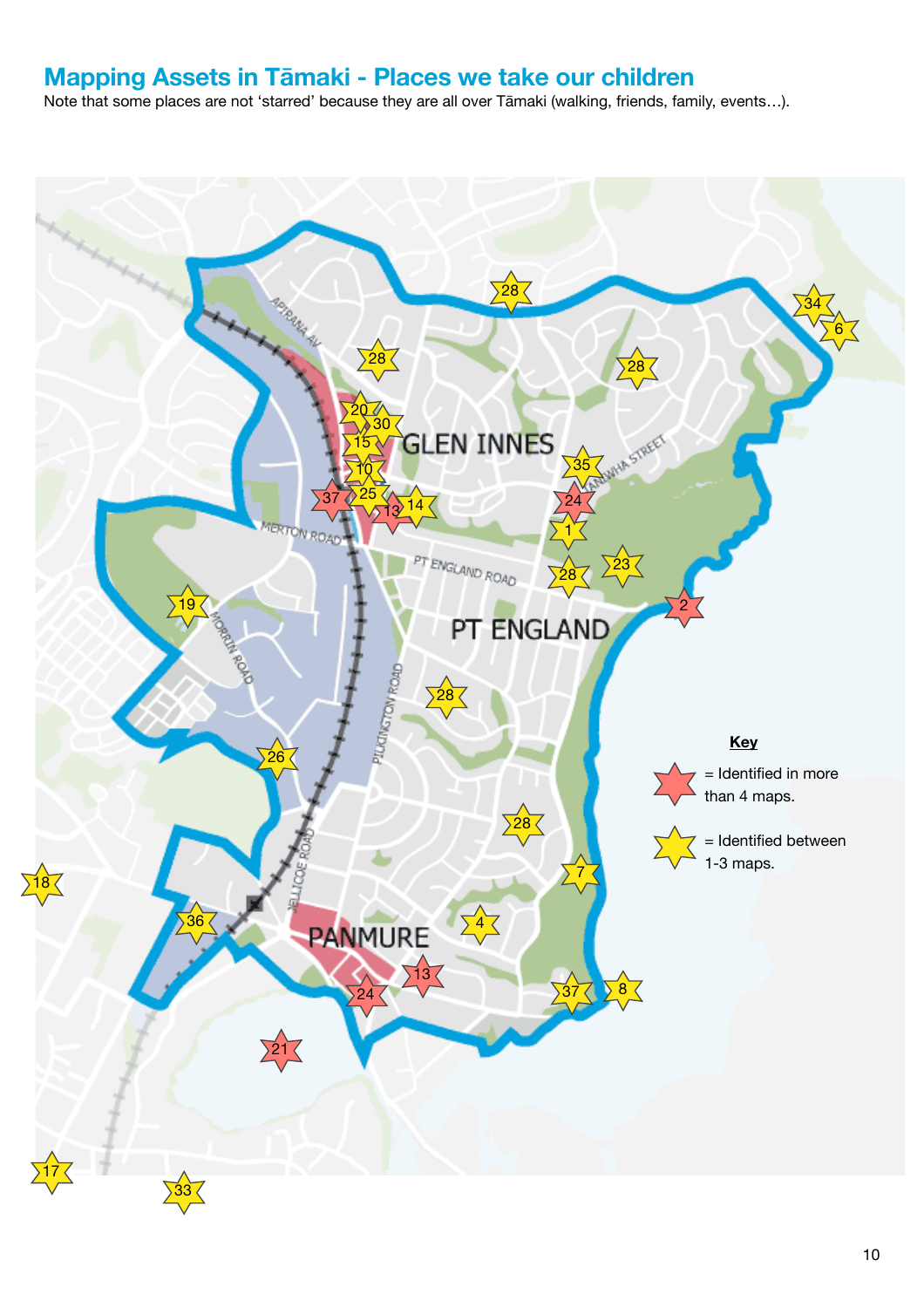# **Places that we go to for support**

There were 7 maps that Tāmaki parents shared their thoughts. The numbers signify the amount of times that these places were identified.

- 1. Church
- **2. Citizens Advice Bureau (5)**
- 3. Doctors (2)
- 4. East Auckland Home and Budgeting Services
- **5. Families, friends, neighbours (5)**
- 6. Family First
- 7. Family Start
- 8. Fire Station
- 9. Genesis Trust (2)
- **10. Glen Innes Family Centre (6)**
- 11. Google
- **12. Island Child Charitable Trust (4)**
- 13. Orakei Health (2)
- 14. Panmure East Resident Association
- 15. Parents at school
- 16. Playcentre
- 17. Plunket
- 18. Police (2)
- 19. RTLB School
- 20. Ruapotaka Marae
- 21. Salvation Army (2)
- 22. Social Workers/ Social Services (2)
- **23. Tamaki Community Development Trust (4)**
- 24. Teachers
- **25. Te Waipuna Puawai (4)**
- 26. Schools (2)
- 27. WINZ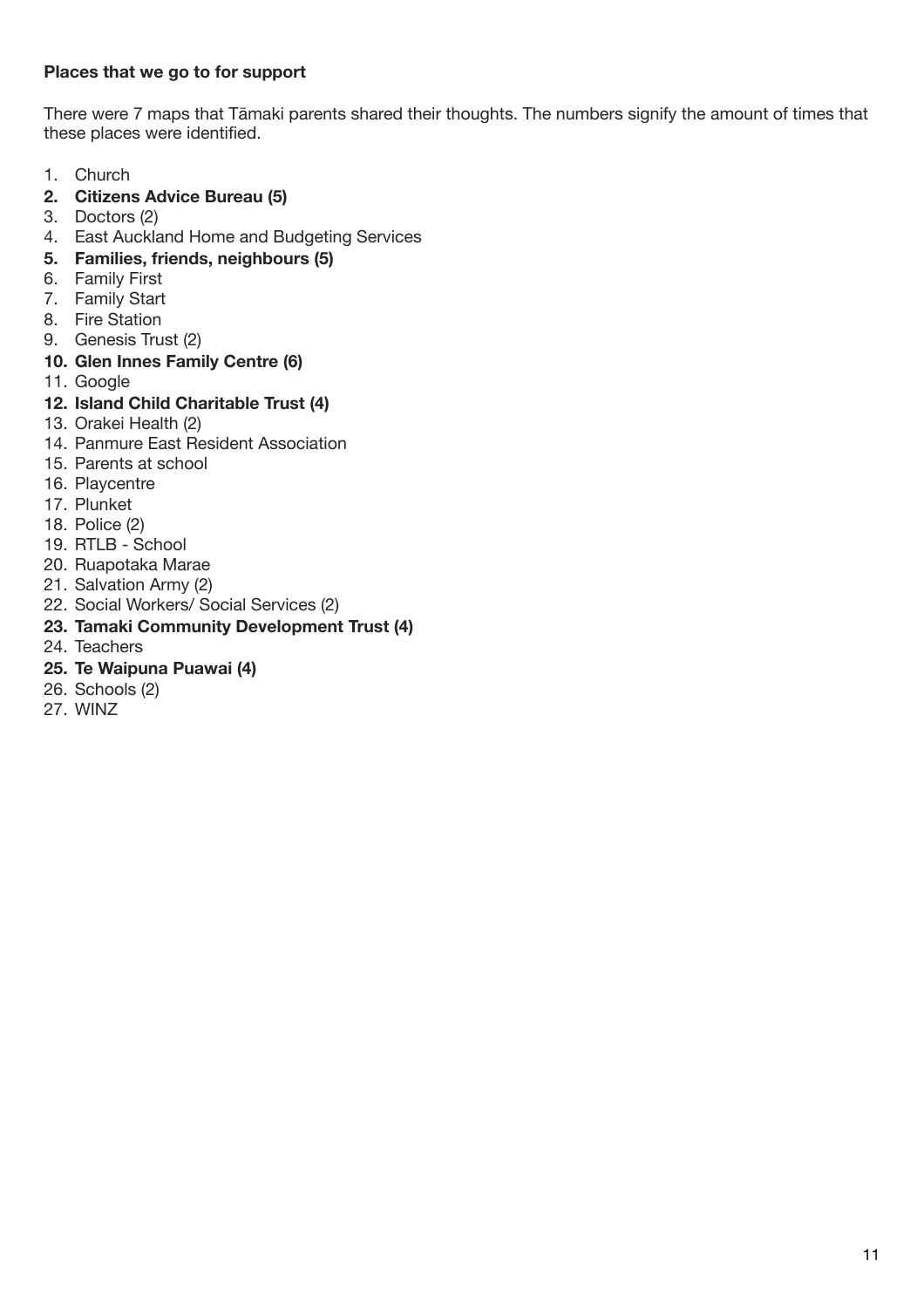# **Mapping Assets in Tāmaki - Places for support**

Note that some places are not 'starred' because they are all over Tāmaki (church, doctors, family, friends, google…).

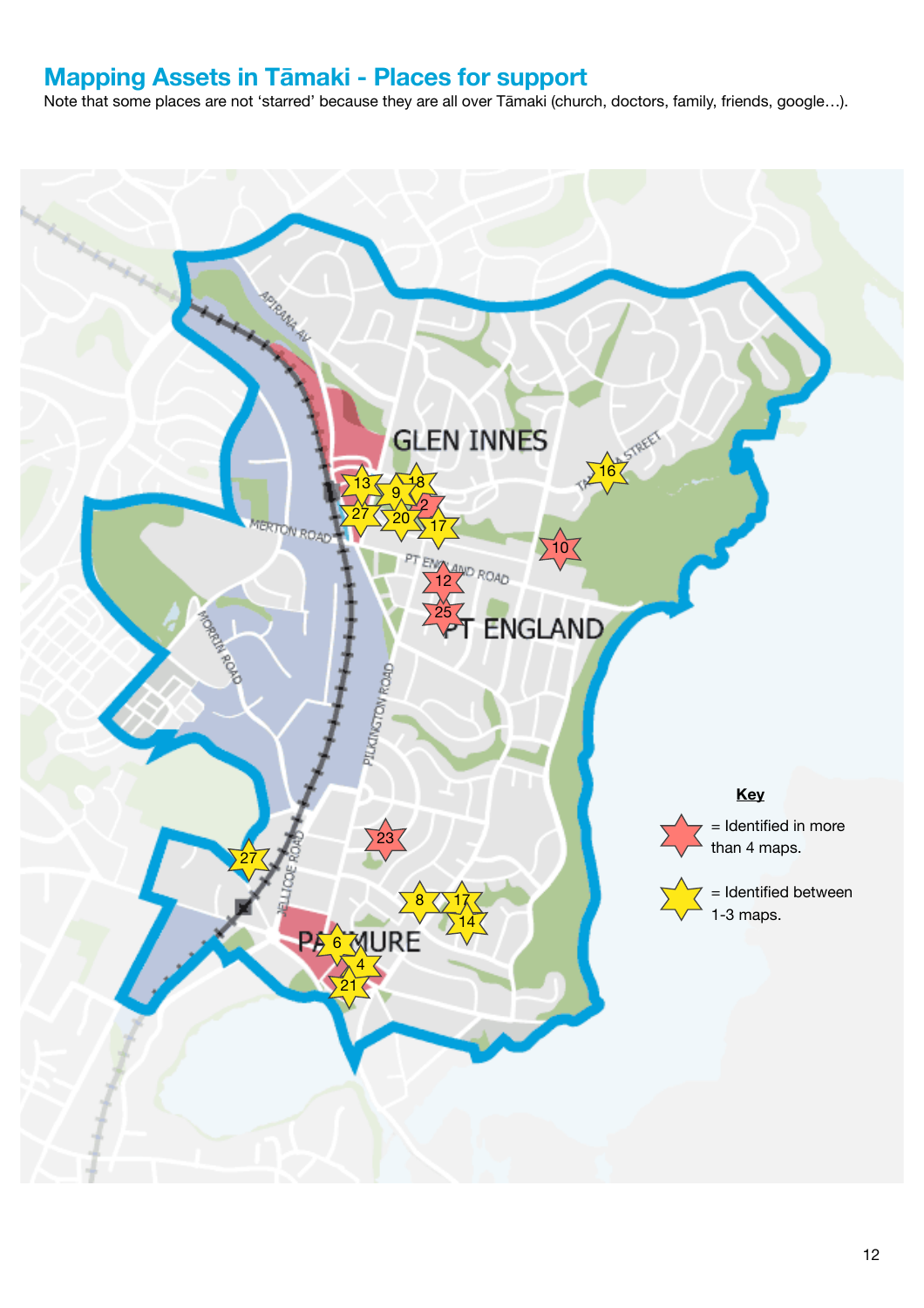# **What would you like to see change?**

# **Activities**

- Free entry into the pools
- More advertising events
- Community Gardens
- More activities and spaces for babies/children (free) (3)
- Have something for youth/ teens to do (get them off the street) (4)
- The youth that are doing nothing/ begging stepping up into community roles
- Can't wait to see the Music and Art centre open
- Pools free
- Promote sport activities more
- Better variety at parks (2)
- Family walks in the community
- More school holiday activities for children

### **Safety**

- Lights in Maybury park/ other parks (3)
- Create safer spaces
- More speed bumps around schools
- The cars with boom boxes
- Road Works
- Illegal dumping of rubbish
- safer parks fenced
- More street lighting
- Police to inform residents of convicted people in community
- Safer visible road crossings
- Police Patrolling beaches
- Proper security

# **Infrastructure**

- Any development on the Ngati Whātua land (Taniwha St/ Elstree Ave) a park etc. or lease to the community
- School zoning to have an option where to send our kids
- Local Councillors
- More funding in the community/ education system (2)
- Other banks (credit union) - Less liquor stores: less on the main street of GI
- Less Intensification
- For empty homes to be occupied (clear the HNZ waiting list)
- The basin done up (bridge walk)
- Longer pub transport hours
- Less private houses, more HNZ houses
- Not for the community to stay the same improvements are needed (2)
- Baby changing tables in public places
- More trees for shade at parks/ beach

# **Support/ Services**

- Support services for men
- Emergency housing
- More support for young parents
- Young mums group come back
- Promote organisations more

# **Community Culture**

- More people giving, not talking
- More people caring about the earth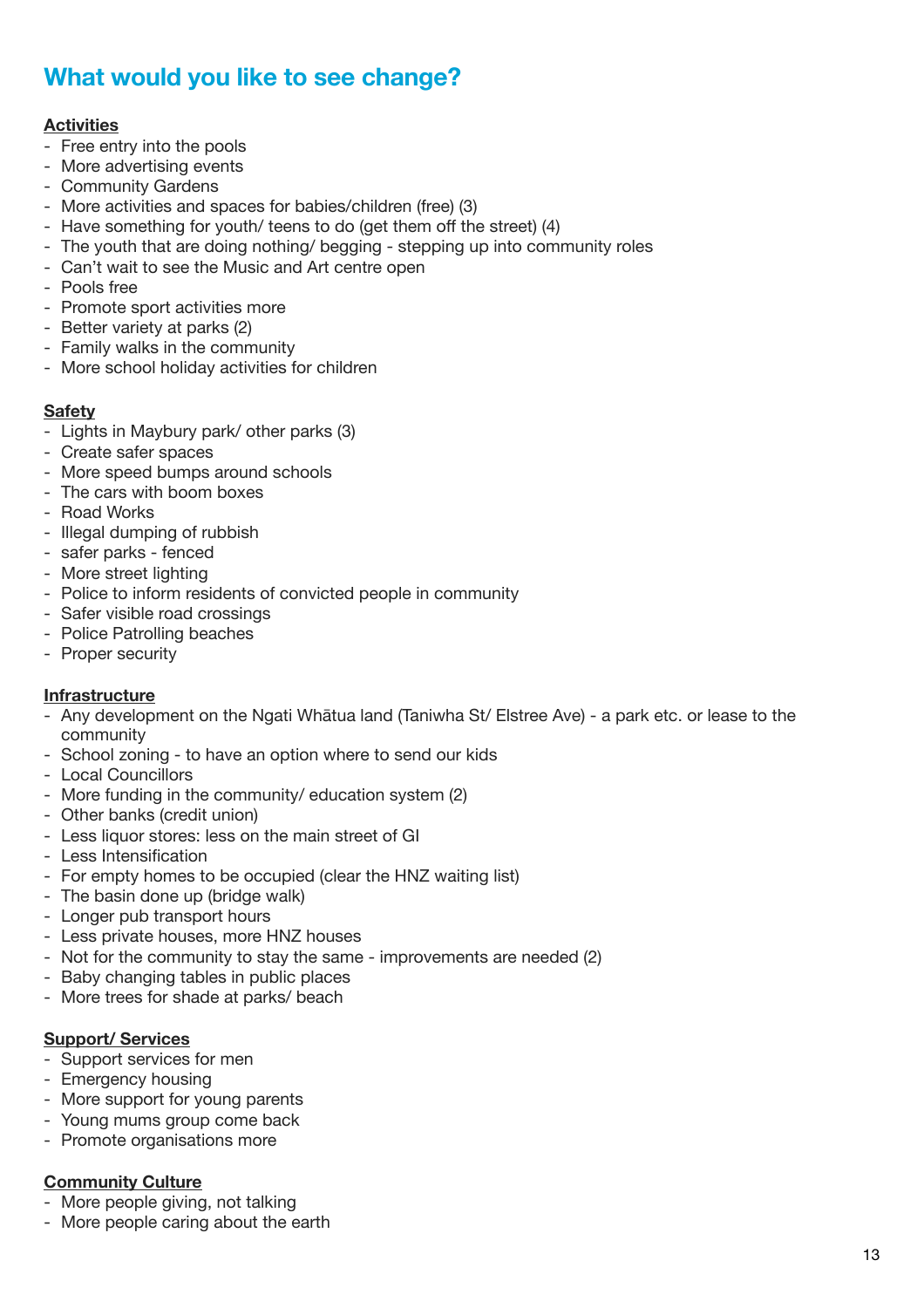# **What would you like to see stay the same?**

# **Activities**

- Community events even more of them/ free movies/ HEART BBQ's (4)
- The green spaces and parks/ reserves (3)
- Keep the duck ponds
- Being able to visit the beaches around us

### **Infrastructure**

- When the development happens, then it's going to change everything. cost of things, things we love may go - like My Bakery
- Rent no hikes in prices
- Transport
- Keep the library
- Keep GI for locals
- Keep GI affordable
- Second hand shops

# **Support/ Services**

- Schools
- Current services
- TWP free courses, transport and childcare
- Glen Innes Family Centre
- Neighbourhood Police
- Social Workers

### **Community Culture**

- The people and the atmosphere
- Our families in their homes
- Family and community
- Friendliness
- The community as it is
- Don't want anything to stay the same
- Community caring and support, respect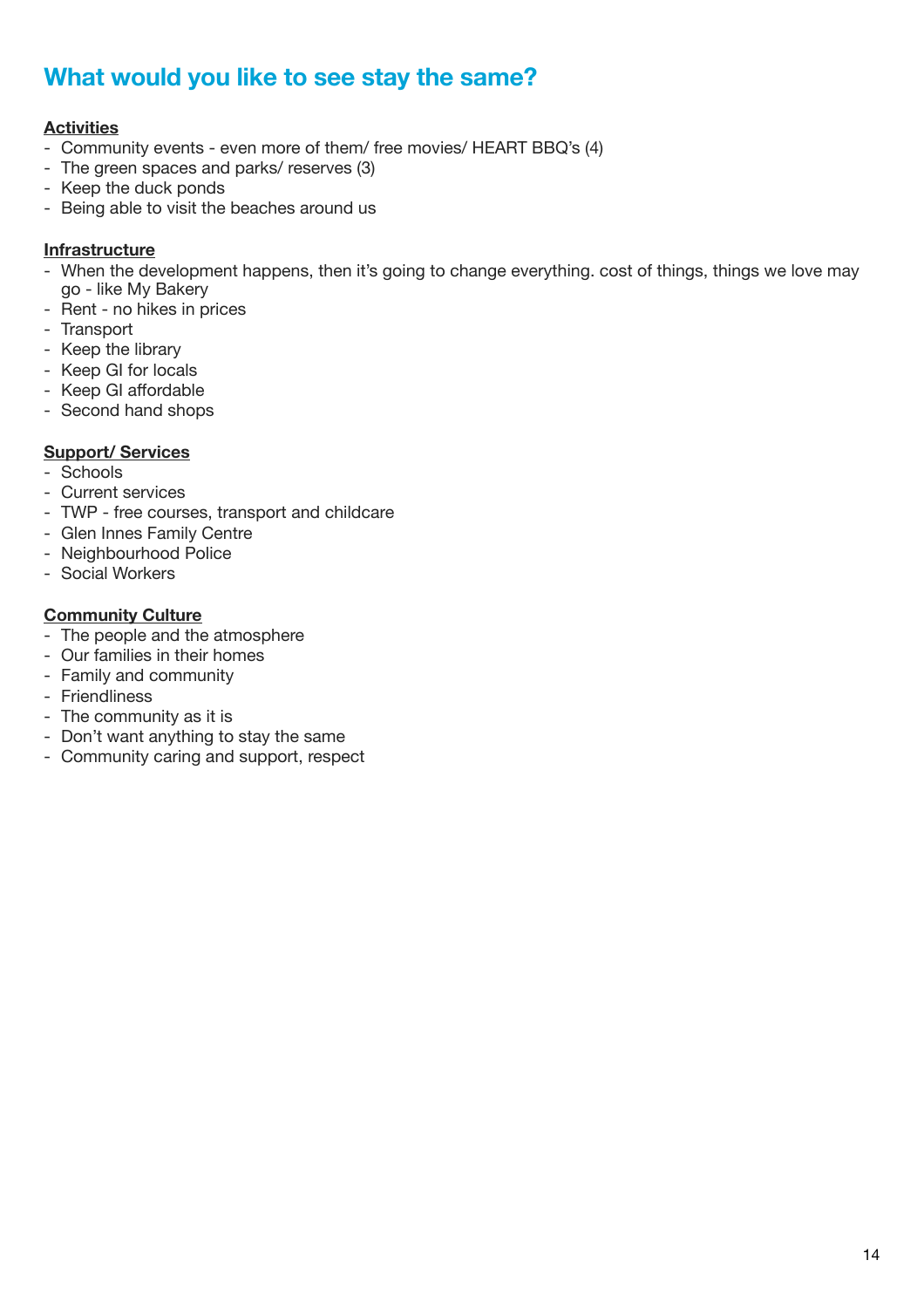# **In-depth Interview Findings**

| <b>Conscious Parenting</b>                                                                                                                                                                                                                                                                                                                                                                                                                                                                                                                                                                                               |                                                                                 |
|--------------------------------------------------------------------------------------------------------------------------------------------------------------------------------------------------------------------------------------------------------------------------------------------------------------------------------------------------------------------------------------------------------------------------------------------------------------------------------------------------------------------------------------------------------------------------------------------------------------------------|---------------------------------------------------------------------------------|
| <b>Tāmaki Parents Voice</b>                                                                                                                                                                                                                                                                                                                                                                                                                                                                                                                                                                                              | <b>Findings</b>                                                                 |
| "It was different when I was growing up because I was under the care of my<br>grandparents who didn't allow me to do much except stay at home and look after<br>the familyso it was a different kind of parenting very strict and not great<br>options in life."                                                                                                                                                                                                                                                                                                                                                         | Aware of different parental<br>style                                            |
| Value most about parenting -<br>"Their love. Kids have so much love to give."<br>"Watching them grow and learn."                                                                                                                                                                                                                                                                                                                                                                                                                                                                                                         | Valuing children and the<br>parenting role                                      |
| "People love their kids and want the best for them but people go about it in<br>different ways cos they have different resources. I don't want my son missing out<br>cos Dad couldn't come up with the money."                                                                                                                                                                                                                                                                                                                                                                                                           |                                                                                 |
| "[What I value most is] Exactly that, being able to be a parent."                                                                                                                                                                                                                                                                                                                                                                                                                                                                                                                                                        |                                                                                 |
| "Be a role model. Teach your kids life, values (good and bad), love and respect.<br>Look after them and make them feel safe when they're in need."                                                                                                                                                                                                                                                                                                                                                                                                                                                                       |                                                                                 |
| "I feel really positive because of what I've learnt from bringing up my children.<br>Everything I've learnt from being a parent has made me stronger. I know I can do<br>anything now. I've become really positive because I'm stronger and more<br>comfortable now."                                                                                                                                                                                                                                                                                                                                                    |                                                                                 |
| "I've got 7 kids, 4 in my care. The oldest is 17, the youngest is 1. I moved to G.I. Reality of split whanau<br>last year to start a new life here in Auckland. The kids who don't live with me -<br>one is with the grandparents and two live with my ex-partner. At the moment it's<br>not really a relationship [with the other kids not in their care]. They're doing their<br>own thing. There's more opportunities here in Auckland for me and my young<br>family. I'd like all my kids to be here but they can't be."                                                                                             |                                                                                 |
| " I was brought up with my grandparents. My grandparents are from the Cook<br>Islands and they taught me old ways. To respect your elders all the time and to<br>look after yourself and be safe."                                                                                                                                                                                                                                                                                                                                                                                                                       | Conscious of parenting<br>styles and using similar<br>styles for their children |
| "[I am] always reminding my children to be good, to tell me everything like how<br>they're feeling and what they wanna do, to respect their elders, to be safe<br>everywhere they go and make sure they know why they need to be safe, and look<br>after themselves."                                                                                                                                                                                                                                                                                                                                                    |                                                                                 |
| "I had an excellent upbringing. I was raised by my father cos my mother passed<br>away when I was 3. I'm an only child and for 13 years it was just me and my dad.<br>My dad was strict cos he didn't want me to have a colourful past like him, but his<br>strictness made me rebel and run away. And because my Dad was a single father<br>raising a daughter, he wasn't very affectionate because, he told me years later, a<br>lot of fathers were being accused of interfering with their daughters. I felt loved but<br>didn't get as much affection as I would've liked. But he didn't want me taken off<br>him." |                                                                                 |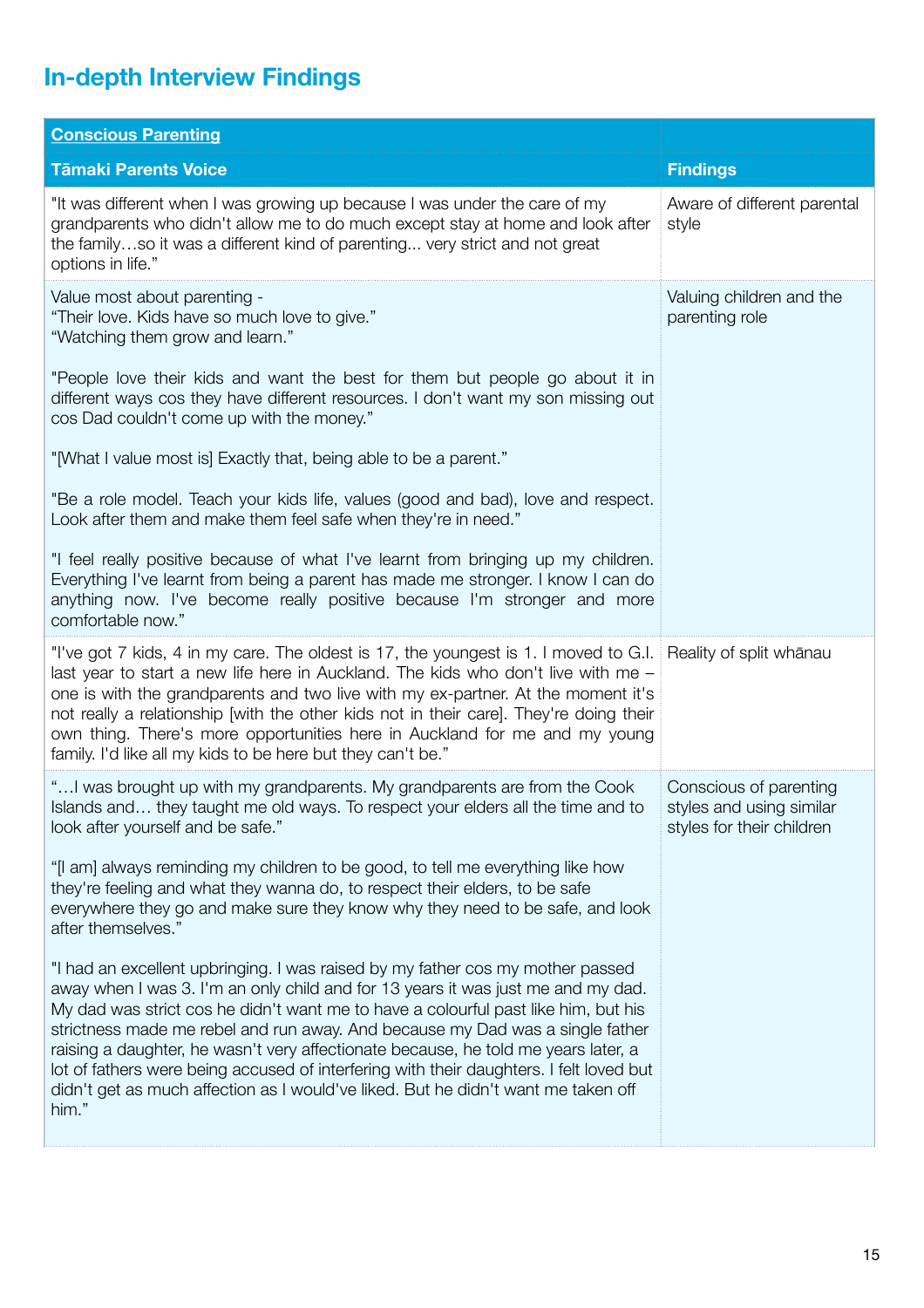| <b>Conscious Parenting</b>                                                                                                                                                                                                                                                                                                                                                                                                                                                 |                                                                               |
|----------------------------------------------------------------------------------------------------------------------------------------------------------------------------------------------------------------------------------------------------------------------------------------------------------------------------------------------------------------------------------------------------------------------------------------------------------------------------|-------------------------------------------------------------------------------|
| <b>Tāmaki Parents Voice</b>                                                                                                                                                                                                                                                                                                                                                                                                                                                | <b>Findings</b>                                                               |
| "I got pregnant at the age of 15 so I had to grow up and become a woman I<br>had to step up and become an adult and I just went with the flow, I didn't seek<br>guidance, I just took things as they came when she came into the world things<br>changed in that I wanted to do everything I could for my child, like those things I<br>didn't have."                                                                                                                      | Conscious of parenting<br>styles and the need to<br>change for their children |
| "when my children were born I made sure that there was no way they were going<br>to have that upbringing. They still go to school here in G.I. and I still support them<br>because the school doesn't get much funding. It's just about wanting them to<br>have a better future than what I have here."                                                                                                                                                                    |                                                                               |
| "My upbringing was bad. I was in and out of CYFS, running away from home. But<br>I want it to be different for my kids I wanna move out of Auckland. [Move away<br>from] the drama. I have too much drama since I was young Like with their dad,<br>getting threats from inlaws and his friends."                                                                                                                                                                          |                                                                               |
| "I've done things quite differently. Parenting-wise, you could probably call me a<br>jellyfish. I was 27 when I had my first child so I was still in that mode of being quite<br>strict and demanding but as my children grew up and got a bit older, I got it in my<br>mind that that's what my Mum did and I changed. I was constantly telling myself<br>to try a different way because I had vivid memories from when I was their age."                                 |                                                                               |
| "It'd be great if there was a manual for being a great parent. It's a lifetime learning<br>experience. It's really great to have a lot of emphasis on parenting. If you've had a<br>bad upbringing, being a parent yourself can be pretty challenging."                                                                                                                                                                                                                    |                                                                               |
| "My parents are junkies. As soon as I was of age I was gone. My Mum tries to<br>parent my kids but I always tell her to stand back cos she stuffed up with us<br>They're [kids] not going through what I went through. I lived in a party house - no<br>food. Broken promises all the time. I'm not gonna do that to my kids. I love my<br>parents but I don't. When they die, I'm not gonna shed a tear. I'm not having that<br>with my kids so I'm changing everything." |                                                                               |
| "I learnt about that [stability] earlier in life than my parents but hopefully my kids<br>are learning about it even earlier than I did."                                                                                                                                                                                                                                                                                                                                  |                                                                               |
| "I've learnt not to be so controlling - to be strict but still let them do things. I don't<br>want my kids to run away like I did but I want them to have boundaries."                                                                                                                                                                                                                                                                                                     |                                                                               |
| "That what we've got here is better than what we grew up with."                                                                                                                                                                                                                                                                                                                                                                                                            |                                                                               |
| Biggest Challenge - "Not mirror my parents and to relax cos nothing's as bad as it<br>seems."                                                                                                                                                                                                                                                                                                                                                                              |                                                                               |
| "[Mothering is important] Cos I didn't have a mother."<br>"I had a parent, not a mother."                                                                                                                                                                                                                                                                                                                                                                                  |                                                                               |
| "[What I value most is] time with my kids. Because I never had time with my<br>parents. I used to go to school myself with no shoes or lunch. I don't want my<br>kids to go through what I went through."                                                                                                                                                                                                                                                                  |                                                                               |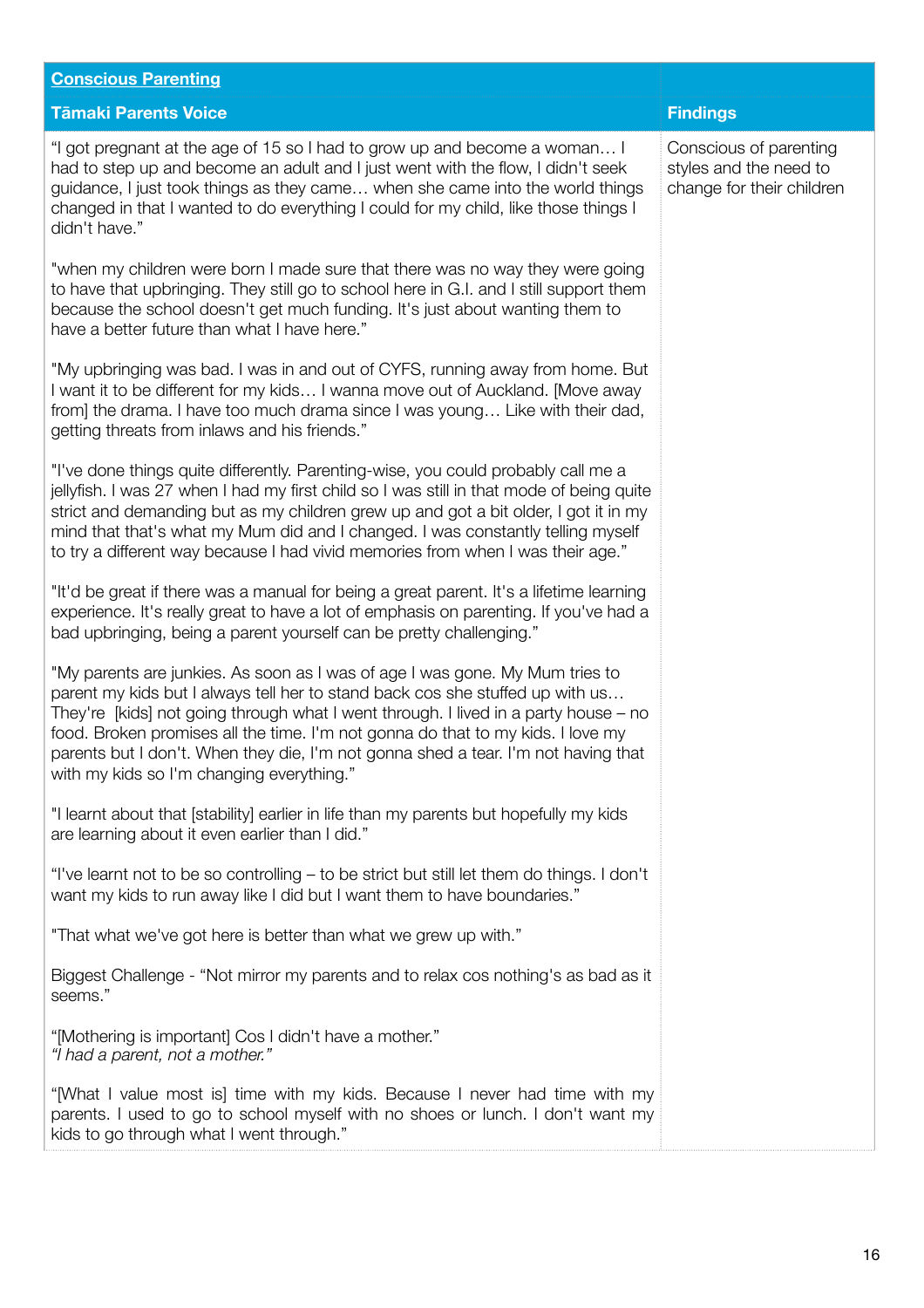| <b>Conscious Parenting</b>                                                                                                                                                                                                                                                                                                                                                                                                                                                                                                                                                                                                                                                                                                                                                                                                                                                                                                                                                                                                                                                                                                                                                         |                                                                               |
|------------------------------------------------------------------------------------------------------------------------------------------------------------------------------------------------------------------------------------------------------------------------------------------------------------------------------------------------------------------------------------------------------------------------------------------------------------------------------------------------------------------------------------------------------------------------------------------------------------------------------------------------------------------------------------------------------------------------------------------------------------------------------------------------------------------------------------------------------------------------------------------------------------------------------------------------------------------------------------------------------------------------------------------------------------------------------------------------------------------------------------------------------------------------------------|-------------------------------------------------------------------------------|
| <b>Tāmaki Parents Voice</b>                                                                                                                                                                                                                                                                                                                                                                                                                                                                                                                                                                                                                                                                                                                                                                                                                                                                                                                                                                                                                                                                                                                                                        | <b>Findings</b>                                                               |
| "When I met my husband, we moved [overseas] for a while because I wasn't<br>allowed to bring anyone home. My Dad wouldn't let me do anything or go<br>anywhere. He was abusive and violent towards me I had to come back to New<br>Zealand for the ceremony to do it the proper Island way and apologise to my<br>family for everything. When I came back I opened up and told them how upset I<br>was that I'd had to do everything at home like work and support the family and<br>look after the kids, and they apologised. Now that I've got kids, I'm always<br>thinking about my past and I don't want my kids to grow up like I did. I learnt how<br>I want to look after my kids from my own past experiences. It's a sad story."<br>"my emphasis on education is really strong because of my experiences."                                                                                                                                                                                                                                                                                                                                                                | Conscious of parenting<br>styles and the need to<br>change for their children |
| "I'm hoping to get more involved in [the school] because I've noticed a lot of<br>parents don't go to the school. I went to the Athletics Day and I was the only<br>parent there. I felt so bad. I wondered if I should leave cos I was worried it would<br>make [her daughter] feel awkward that I was the only parent there. It was so sad<br>that I actually cried, turning up to Athletics Day and not one parent being there. It<br>hurts. You just wanna go and round up all the kids and say "Go get your parents!".<br>It was definitely disappointing."<br>"You can't just rely on the teacher to do the job. Parents should get involved in<br>their kids' education too and not just think "The teachers have everything under<br>control". And the schools need to put it out there that the more parents get<br>involved, the more fun it is for the children. It makes education and learning so<br>much better for children."                                                                                                                                                                                                                                       | The need for parents to be<br>more involved                                   |
| "[working on with the kids] managing my anger, doing stuff with them, mainly how<br>the kids feel in a situation, how to deal with being a solo mum, how to deal with<br>the kids because their Dad comes whenever he wants and when he's here the<br>kids get really hyped up and when he goes they get angry."<br>"I learnt not to get angry so quickly and be harsh and using harsh words. I did use<br>smacking but I eventually I learnt that smacking doesn't normally get a good result<br>so I tried to ease up on that. Spending time with my children. I was working but<br>wherever I went, my children went so I'd say they really knew me and how to<br>work me. The most important thing to me was spending a lot of time with my<br>girls."<br>"It's [sibling fighting] really stressful. I end up screaming and yelling. But really I<br>should just talk to them and tell them that that behaviour is no good and talk<br>about it."<br>"The discipline thing is hard but I think when children don't have discipline it's<br>wrong. You get spoilt little children who think they're gonna get whatever they<br>want whenever they want, and I don't want that." | Developing parenting skills                                                   |
| "It [being whangai] was a bit of a mean way of being brought up but I sort've liked<br>it because they didn't have to do it, they took us on board. Sometimes they'd be<br>about 20 of us in one house. It was very regimented. There was a lot of discipline.<br>My Dad was very loving but my Mum ruled by the stick. There was a lot of<br>punishment. In saying that, I never thought of running away. Sometimes I thought<br>we deserved what we got. But in all of that I still felt love We knew our place<br>and we learnt that if we didn't clean up or do our chores or go to school, this was<br>what was gonna happen."                                                                                                                                                                                                                                                                                                                                                                                                                                                                                                                                                | Conscious of parenting<br>style used by own parents                           |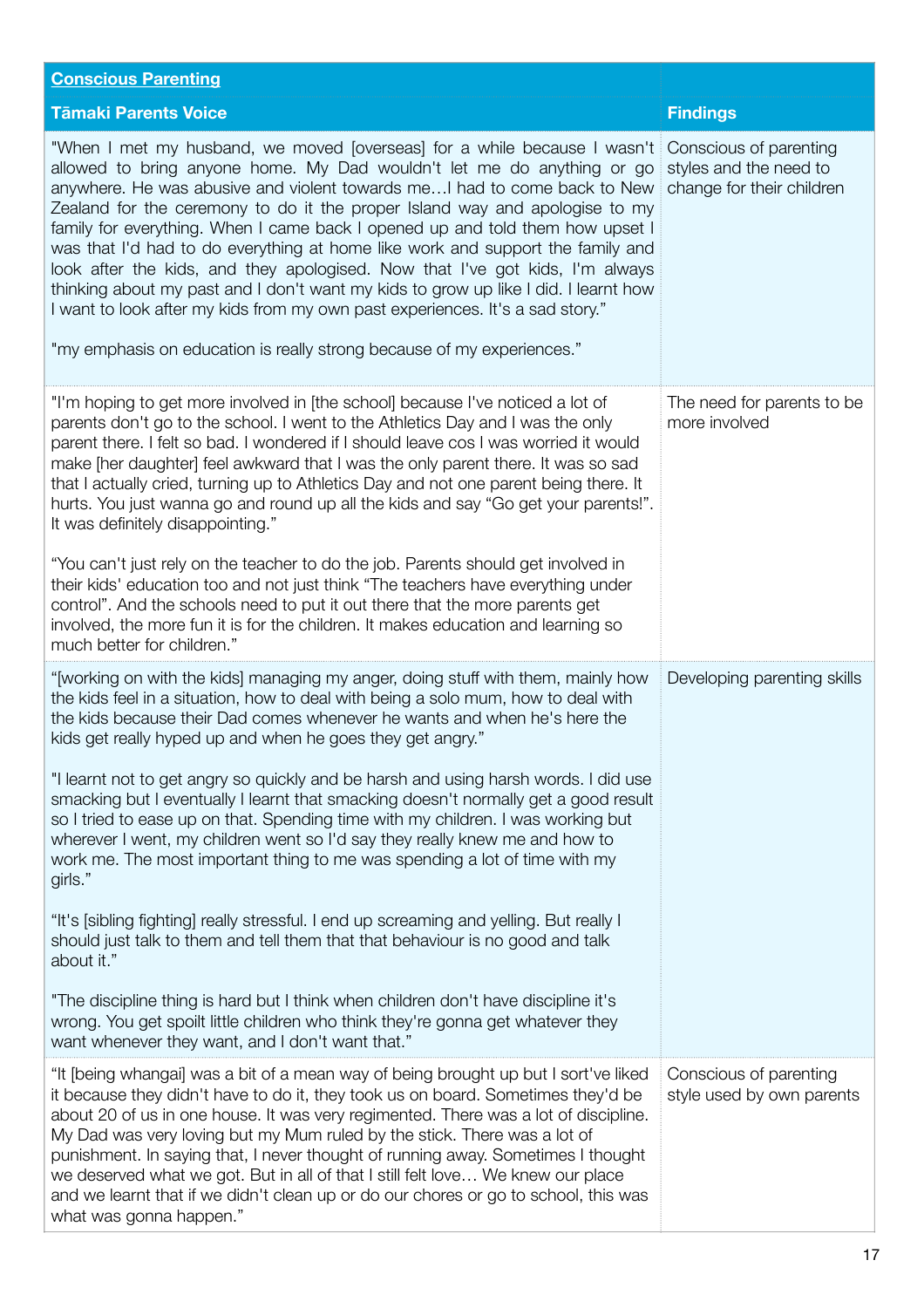| <b>Relationships</b>                                                                                                                                                                                                                                                                                                                                                                                                                                                                                                                                       |                                                  |
|------------------------------------------------------------------------------------------------------------------------------------------------------------------------------------------------------------------------------------------------------------------------------------------------------------------------------------------------------------------------------------------------------------------------------------------------------------------------------------------------------------------------------------------------------------|--------------------------------------------------|
| <b>Tāmaki Parents Voice</b>                                                                                                                                                                                                                                                                                                                                                                                                                                                                                                                                | <b>Findings</b>                                  |
| "it's also not helpful because I have one way of teaching my children. Nana and<br>Grandad have another way. And Mama and Papa, my grandparents, have a<br>different way. The way my grandparents taught me was a proper parenting way<br>but when they have my children they let them do whatever because it's their<br>great-grandchildren. And if I try and tell my children what to do around my<br>grandparents, they tell me to "Shush, leave them alone". So it's frustrating<br>because my children come back home thinking they can do whatever." | Difficulty with parenting<br>between generations |
| "I just had family support. Plunket were there to answer questions but I didn't<br>have much support, no support actually. I did it all on my own. But I didn't really<br>seek help. I thought "I got myself in this mess so I'm going to get through it".<br>Maybe I didn't think anything was around back then. It was a long time ago. I<br>don't think the support system was really out there for me, like there was no<br>advertising."                                                                                                              | Doing it on your own                             |
| "The path [their dad is] on in life isn't good for my children to be around. In the last<br>few years he's made no effort with birthdays, christmases or special occasions at<br>school I've decided I'd prefer not to involve him in anything. It's really sad<br>because I know he cares about his children and he wants to be there but sadly<br>he's chosen a wrong path for my family and sadly he's not gonna get off that<br>path."                                                                                                                 | Dads not present/<br>engaged                     |
| Support for ex-partner - "No, he's one of those guys that thinks he knows<br>everything. His upbringing was bad and he's taken his parenting skills from that.<br>He's a druggy so I try to keep my kids away from that [Learning from HIPPY]<br>the stuff about violence and good parenting skills. I tried to talk to the kids' Dad<br>about it but he wouldn't listen."                                                                                                                                                                                 |                                                  |
| "Peer pressure for them, which affected our relationship. They did whatever they<br>wanted in terms of alcohol, drugs and sex. They were big things and sometimes I<br>didn't know what to do or who to talk to. My husband is old school and he would<br>yell and scream. I thought that by telling him, he'd understand the children better<br>but I'd always just regret that I told him because he'd shut down the<br>communication between us so the girls would think I was siding with him so they<br>wouldn't talk to me."                         |                                                  |
| Relationship like with your kids - "It's strong with all my kids at the moment It's<br>hard with my older kids because there's a Court Protection Order in place so I'm<br>not allowed to contact them They tried to set my son up in a "big brother"<br>buddy system with another male figure. It wasn't allowed to be me though. I<br>thought surely my son could make his own mind up about who he wanted that<br>person to be, whether he wanted me to be involved in his life."                                                                       |                                                  |
| "My family. When I was staying with the kids' Dad, I lost everything – my family –<br>and I just recently got them back. I'm getting stronger. Once I get on with my life,<br>it'll be better."                                                                                                                                                                                                                                                                                                                                                            | Affect of Family Violence                        |
| "It takes me a while to identify family violence because I've become quite immune<br>to it. It would have to be quite extreme before I realise "That's family violence!"<br>because in my family it's become the norm. I think a lot of our relationship<br>problems stem from things going on with our children."                                                                                                                                                                                                                                         |                                                  |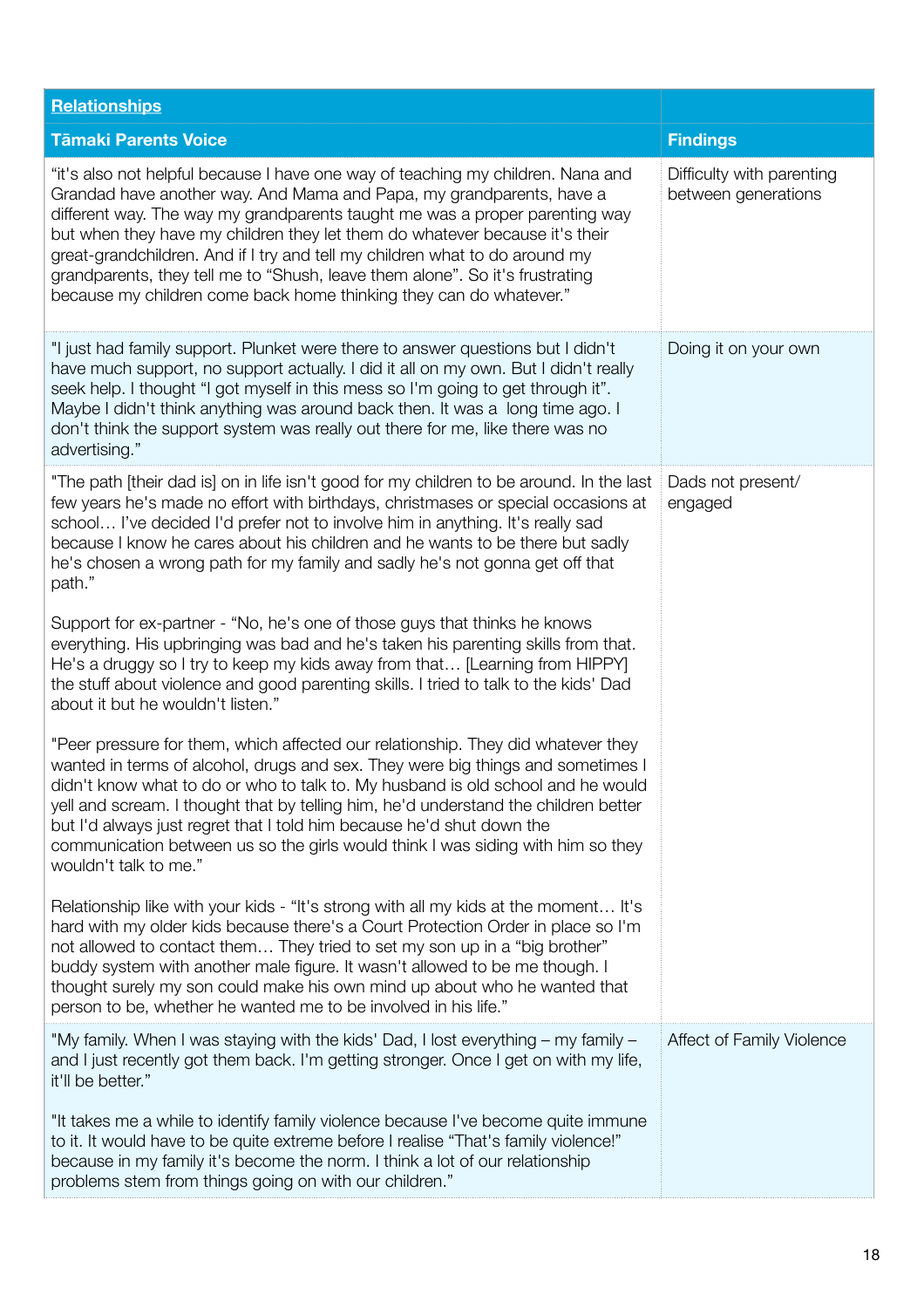| <b>Relationships</b>                                                                                                                                                                                                                       |                                                     |
|--------------------------------------------------------------------------------------------------------------------------------------------------------------------------------------------------------------------------------------------|-----------------------------------------------------|
| <b>Tämaki Parents Voice</b>                                                                                                                                                                                                                | <b>Findings</b>                                     |
| "The rule in our house is that whoever gives the first order, that sticks."<br>"So they tend to ask him first."<br>"Cos my parents always said 'no' to everything."                                                                        | Working together with<br>different parenting styles |
| "I've gotta get over my fear. I tend to be the positive one and him the negative one<br>even though I'm conservative when it comes to the kids, but we balance each<br>other. We've never had an argument over a decision about the kids." |                                                     |
| "[Relationships] gotta be two ways."                                                                                                                                                                                                       |                                                     |
| "You have to be in love, not just love each other."                                                                                                                                                                                        |                                                     |
| "Kids determined our relationship. I don't think we'd still be together if we hadn't<br>got pregnant. We were living in different places but I got pregnant and wanted to<br>keep it."                                                     | The importance of children                          |
| "I've got a couple of mates I've grown up with since we were in nappies who are<br>great support, one in particular who's like the older brother I never had. He keeps<br>me grounded and has a lot of time for me."                       | The importace of friends/<br>peers                  |
| "It tore the kids up [separation]. They had to accept the fact that both their parents Affect of separation<br>were in other relationships and seek support from their mates."                                                             |                                                     |

| <b>Looking after yourself</b>                                                                                                                                                                                                                                                                                                                                                                                                                                                                                                                                                                                                                                                                                                                                                                                                                                                                                                                                                                                                                                                                                                                                                                                                                                                                                                                                                                                                            |                                                                                                                                                                                                                                                                                                                                                               |  |  |
|------------------------------------------------------------------------------------------------------------------------------------------------------------------------------------------------------------------------------------------------------------------------------------------------------------------------------------------------------------------------------------------------------------------------------------------------------------------------------------------------------------------------------------------------------------------------------------------------------------------------------------------------------------------------------------------------------------------------------------------------------------------------------------------------------------------------------------------------------------------------------------------------------------------------------------------------------------------------------------------------------------------------------------------------------------------------------------------------------------------------------------------------------------------------------------------------------------------------------------------------------------------------------------------------------------------------------------------------------------------------------------------------------------------------------------------|---------------------------------------------------------------------------------------------------------------------------------------------------------------------------------------------------------------------------------------------------------------------------------------------------------------------------------------------------------------|--|--|
| <b>Tāmaki Parents Voice</b>                                                                                                                                                                                                                                                                                                                                                                                                                                                                                                                                                                                                                                                                                                                                                                                                                                                                                                                                                                                                                                                                                                                                                                                                                                                                                                                                                                                                              | <b>Findings</b>                                                                                                                                                                                                                                                                                                                                               |  |  |
| "I like to exercise in the mornings so I'm not so stressed. I also just take a lot of<br>deep breaths in and out and tell myself it's not worth screaming and yelling about,<br>just get over it and tell them properly because I feel like if I speak to them properly,<br>they actually listen."                                                                                                                                                                                                                                                                                                                                                                                                                                                                                                                                                                                                                                                                                                                                                                                                                                                                                                                                                                                                                                                                                                                                       | Coping skills when<br>stressed                                                                                                                                                                                                                                                                                                                                |  |  |
| "I'm gonna be honest a cup of coffee and a cigarette does me great, or a night<br>out with my friends, like just once a week, just to catch up with what's going on in<br>the world. Just hanging out with family. Family are probably the main thing that<br>keeps me going – my Mum, my sister, my grandparents and my children. I might<br>team up with a girlfriend every now and then and go to a bar for a drink. I like<br>taking the kids away sometimes, going out and feeding the ducks or just going<br>somewhere where we can breathe fresh air and relax and not worry about what's<br>for dinner or the worries of life, just run away for a bit and clear the head."<br>"In the past I've exercised – aerobics, hot hoola (?) and zumba. I'm not very fit<br>right now. When I was exercising, it also meant I got to socialise with other women<br>in the community. I have to think of something I can replace that with. I like to<br>garden. I don't know what I'm doing but if it grows, I'm happy. I go to aqua<br>aerobics. I like walking my dog. I like to read but that only takes about 10 minutes<br>then I'm asleep. I like shopping, even just window shopping. I like to get my nails,<br>eyelashes and hair done. That makes me feel good, especially colouring my hair. I<br>like going out for lunch with my girls."<br>"I go to my mates. But I'm good at putting on the TV and channelling them out." | Mini breaks from<br>parenting<br>- Taking a coffee/ ciggy<br>break<br>- Hanging out with family<br>- Team up with friends<br>- Getting away from<br>home<br>- Breathe fresh air<br>- Run away & clear head<br>- Physical Exercise<br>- Socialise with others<br>Gardening<br>- Beauty care<br>- Shopping<br>- Reading<br>Walks<br>- TV time<br>Eating healthy |  |  |
| "Exercise and eat healthy food."                                                                                                                                                                                                                                                                                                                                                                                                                                                                                                                                                                                                                                                                                                                                                                                                                                                                                                                                                                                                                                                                                                                                                                                                                                                                                                                                                                                                         |                                                                                                                                                                                                                                                                                                                                                               |  |  |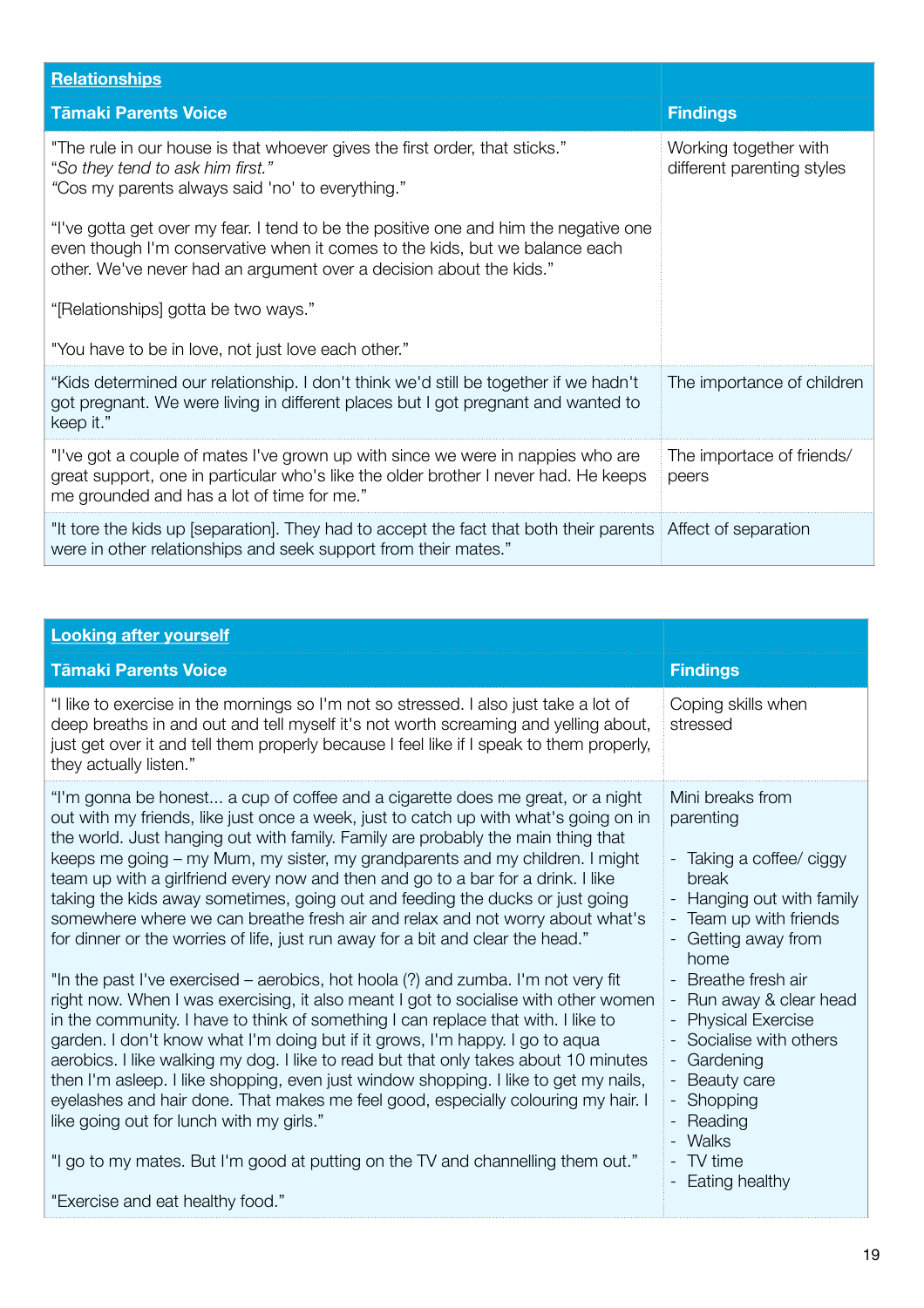| <b>Looking after yourself</b>                                                                                                                                                        |                                    |
|--------------------------------------------------------------------------------------------------------------------------------------------------------------------------------------|------------------------------------|
| <b>Tāmaki Parents Voice</b>                                                                                                                                                          | <b>Findings</b>                    |
| When you relax - "When they're sleeping."                                                                                                                                            | No breaks                          |
| "I do that [relax] when I go to sleep."                                                                                                                                              |                                    |
| "[To relax, I] Watch Sky or just have a cup of tea and a smoke outside. I don't have<br>much time to relax, mainly just after 8.30pm."                                               |                                    |
| "It took me a while to get the gist of having downtime. My kids were going to bed<br>when they wanted. There was no structure. They fell asleep with muesli bars in<br>their mouth." |                                    |
| Do to relax - "Lie in bed with my kids, talking. Go for walks. I enjoy having my kids<br>around. When they leave home, that's it. I'll never get this time again."                   | Relax with the kids                |
| Recharging batteries - "Waking up every day with my kids. They come into my<br>room and wake me up."                                                                                 |                                    |
| "Sometimes if I'm going to visit mates with kids, I take the boys too and give her<br>[partner] a bit of relaxation time with just the girls."                                       | Parents team working for<br>breaks |

| <b>Safety</b>                                                                                                                                                                                                                                                                                                                                                                                                                                                   |                                                                               |
|-----------------------------------------------------------------------------------------------------------------------------------------------------------------------------------------------------------------------------------------------------------------------------------------------------------------------------------------------------------------------------------------------------------------------------------------------------------------|-------------------------------------------------------------------------------|
| <b>Tāmaki Parents Voice</b>                                                                                                                                                                                                                                                                                                                                                                                                                                     | <b>Findings</b>                                                               |
| "To always look after yourself everywhere, like out on the street and at the park,<br>and not to make trouble with other children even if they're trying to make trouble<br>with you, just to come to me or ignore it, not to speak to any strangers, especially<br>adults. To always look after your siblings, to be cautious about broken things on<br>the ground and always wear your shoes so you don't get hurt. To tell me anything<br>bad that happens." | Aware and vigilant about<br>safety and ensuring that<br>children are as well. |
| "nowhere is safe all the time, like the local park. They've always played at the<br>local park and often it's just children their age but when the older children come<br>along, they could be displaying bad things and my kids might pick it up or see it,<br>or they could be mean to my children. So really there's no safe place but at home<br>and at a relative's house."                                                                                |                                                                               |
| "They know they're safe with me. They haven't had too many opportunities to feel<br>unsafe cos they're generally with me. Except one afternoon at Point England some<br>kids who were drinking tried to beat us all up while we were having a barbeque.<br>My kids were really scared."                                                                                                                                                                         |                                                                               |
| "G.I. is quite poor, a lot of Pacific Islanders who live roughly and don't really have<br>anything. We were pretty much in that category. We didn't really have anything<br>and I ended up at Tamaki College and that was really the downer of my life. I had<br>great plans for myself and my family wanted me to go far places but because I<br>ended up in that college I was bullied and beaten up. I went through hell and back<br>in that school."        | Lack of resources<br><b>Bullying</b>                                          |
| "With my youngest one I'd say it's the bullying that goes on in school, including<br>cyber bullying. That plays a big part in my children's lives cos once they're upset<br>they don't wanna talk about it. I try and tell my children not to go on the internet<br>then but it's so hard cos it's everywhere these days."                                                                                                                                      |                                                                               |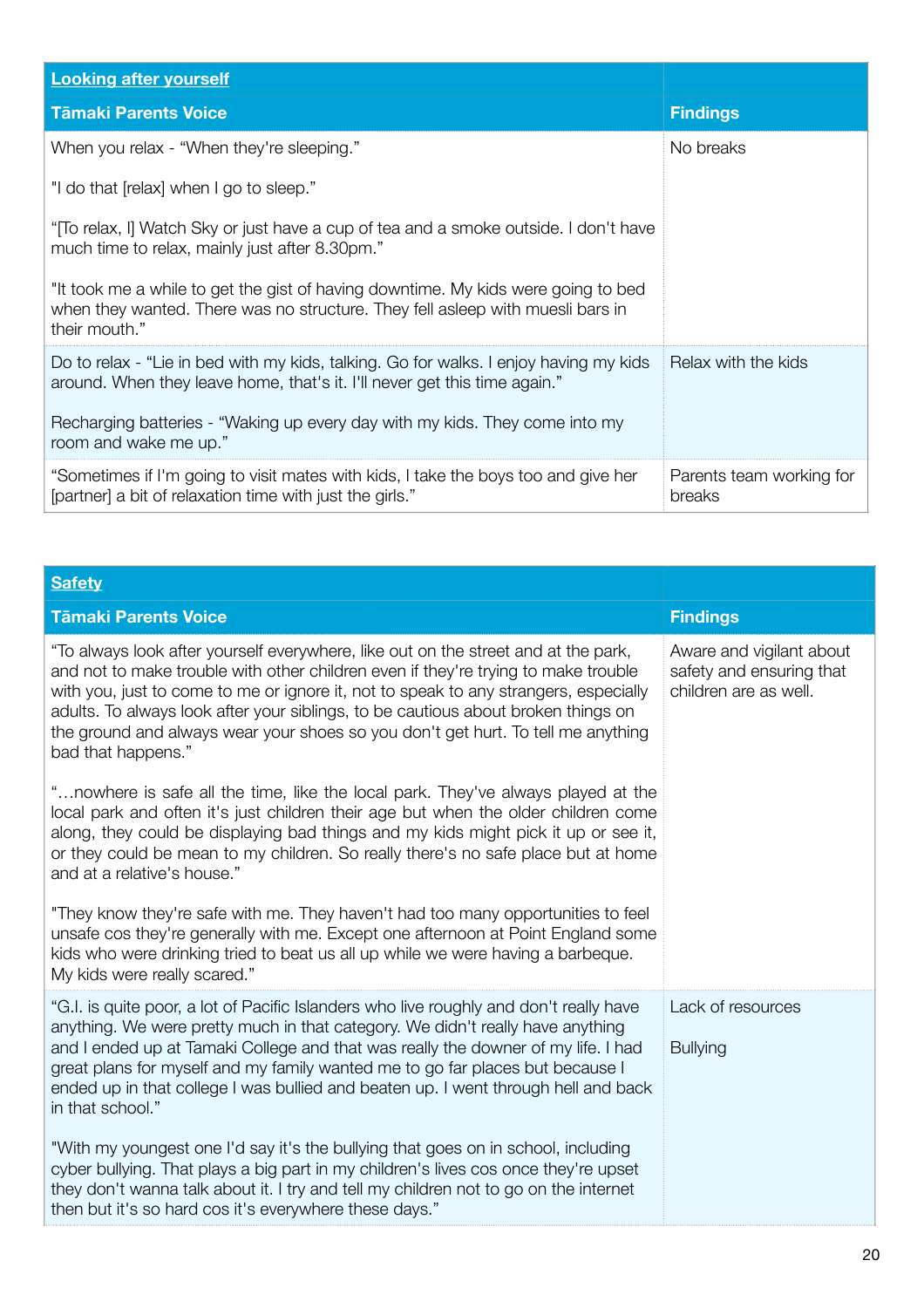| <b>Safety</b>                                                                                                                                                                                                                                                                                                                                                                                                                                                                                                                                                                                            |                                |
|----------------------------------------------------------------------------------------------------------------------------------------------------------------------------------------------------------------------------------------------------------------------------------------------------------------------------------------------------------------------------------------------------------------------------------------------------------------------------------------------------------------------------------------------------------------------------------------------------------|--------------------------------|
| <b>Tāmaki Parents Voice</b>                                                                                                                                                                                                                                                                                                                                                                                                                                                                                                                                                                              | <b>Findings</b>                |
| "Another challenge is with my 13 year old and her surroundings – her friends.<br>They're smoking and drinking and she's only just turning 13 next week. A lot of<br>her friends' parents let their kids be out at all hours of the night with no curfew so<br>the kids are doing whatever they like."                                                                                                                                                                                                                                                                                                    | Community/ Peer pressure       |
| "At home. I feel safe here in G.I. because I've been born and raised here and I<br>know everybody. I might not know them properly but everyone has a familiar face<br>so if something does go wrong, like if my children are picked on, I'll say "Hey, I<br>know your Mum. I'm coming to your house later". I can deal with that. I'm not<br>scared for my children - they walk to school, they know about not talking to<br>strangers. I live in a cul-de-sac and it's good because everybody knows and<br>supports everybody. I wouldn't feel safe in another township where I didn't know<br>anyone." | Safe in their home town        |
| "I feel safe anywhere anytime, even at night, cos I grew up here. I don't think it's a<br>bad area. I'm trying to tell my kids that too - not to worry."                                                                                                                                                                                                                                                                                                                                                                                                                                                 |                                |
| "I'm gonna be really honest. There's a lot of drug houses around me here in G.I.<br>that make me feel unsafe. Sometimes things happen, like one day it could be<br>dead quiet and the next you've got people dragging others out of houses bashing<br>them. That's when I don't feel safe and try to keep my kids away and warn them."                                                                                                                                                                                                                                                                   | Drugs and physical<br>violence |
| Biggest Challenge - "him [ex-partner] and his friends and family. I've been in<br>violent relationships on-and-off for the past five years. I've had enough. It was<br>happening when I was pregnant a year or so ago even."                                                                                                                                                                                                                                                                                                                                                                             | Family violence                |
| "I wouldn't walk around here at night but I wouldn't walk around most places at<br>night."                                                                                                                                                                                                                                                                                                                                                                                                                                                                                                               | Night time concerns            |
| "I feel safe everywhere during the daytime, not at night. I've seen some gang<br>members parked on my street a few times."                                                                                                                                                                                                                                                                                                                                                                                                                                                                               |                                |
| "In my house. I don't get scared easily. We don't do karate for self-defence but it's<br>made us feel more comfortable going places."                                                                                                                                                                                                                                                                                                                                                                                                                                                                    | Self empowered                 |
| "I just get worried when they're near the road but me and husband always<br>supervise them."                                                                                                                                                                                                                                                                                                                                                                                                                                                                                                             | Road safety                    |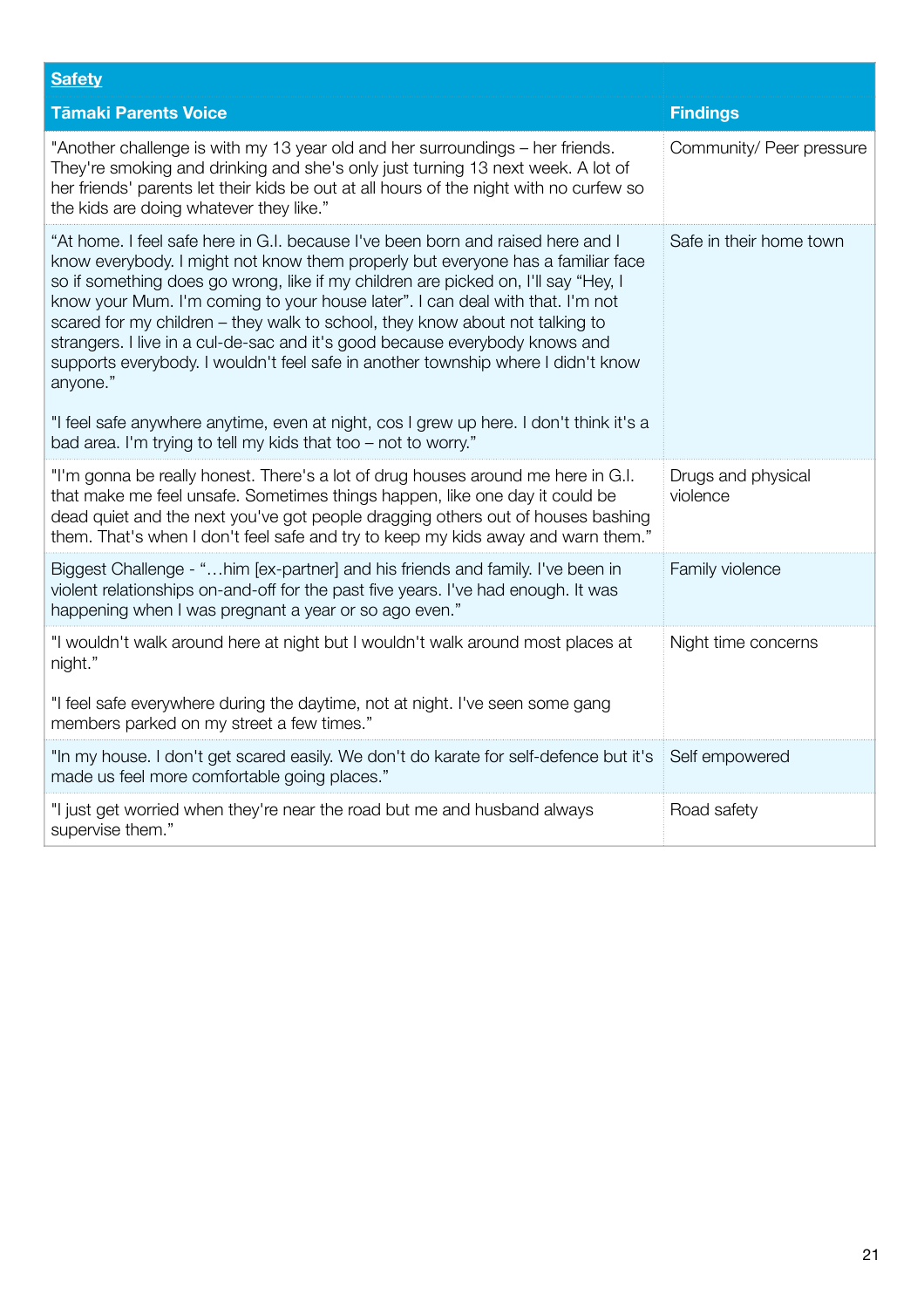| <b>Security</b>                                                                                                                                                                                                                                                                                                                                                                                                                                                                                                                            |                 |
|--------------------------------------------------------------------------------------------------------------------------------------------------------------------------------------------------------------------------------------------------------------------------------------------------------------------------------------------------------------------------------------------------------------------------------------------------------------------------------------------------------------------------------------------|-----------------|
| <b>Tāmaki Parents Voice</b>                                                                                                                                                                                                                                                                                                                                                                                                                                                                                                                | <b>Findings</b> |
| "Because we live in a cul-de-sac We all communicate with each other, like about<br>the whole housing re-development thing going on because we're all a bit<br>concerned wondering when we're going. We talk to each other about anything<br>that concerns us. A lot of people in the street have been there for over 20 years,<br>like me, so we're pretty much like family."                                                                                                                                                              | Housing         |
| "I just kept wondering if G.I. will still exist after the redevelopment. You get all these<br>good things up and running for people and by then all the people that need the<br>help and support aren't there. They're gonna be shipped off to Otara. You guys<br>should start heading to Otara because it sounds like that's where we're all being<br>shipped to. They say the new development will turn G.I. into the new Stonefields<br>or Mission Bay, so are we even gonna be here and are those support systems<br>gonna be needed?" |                 |
| "My house is on a three year contract, which finishes next year. I don't know what<br>happens then. I don't know if I'll get kicked out or whether they'll renew it. My<br>situation's the same as when I went in, but a bit worse because of the drama with<br>their Dad [ex-partner]."                                                                                                                                                                                                                                                   |                 |
| "I think housing is the main issue at the moment. I haven't had a family that's had<br>to move out of their house but they do talk about. I've encouraged my families to<br>go to the discussions that've been held at the Library. People do worry they'll be<br>the next ones to give up their homes and want to know why they have to move<br>when they're supposedly entitled to social housing. Income-wise, people are pretty<br>on to it in terms of talking to Home & Income, although sometimes we go with<br>them."              |                 |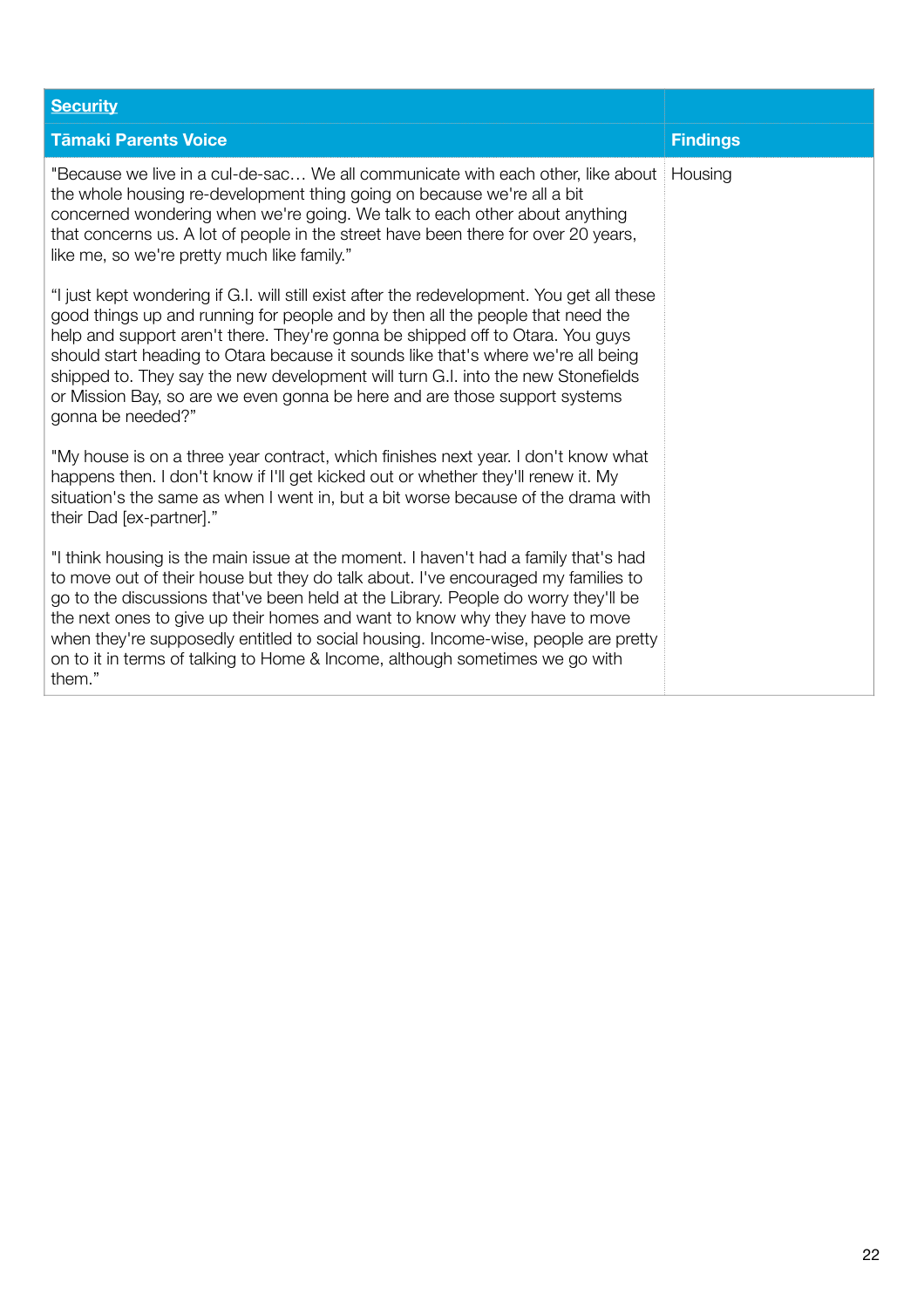| <b>Security</b>                                                                                                                                                                                                                                                                                                                                                                                                                                                                                                                                                                                                                                                                                     |                                 |
|-----------------------------------------------------------------------------------------------------------------------------------------------------------------------------------------------------------------------------------------------------------------------------------------------------------------------------------------------------------------------------------------------------------------------------------------------------------------------------------------------------------------------------------------------------------------------------------------------------------------------------------------------------------------------------------------------------|---------------------------------|
| <b>Tāmaki Parents Voice</b>                                                                                                                                                                                                                                                                                                                                                                                                                                                                                                                                                                                                                                                                         | <b>Findings</b>                 |
| "Money. The hardest challenge is probably trying to be a mother and a father and<br>you're the only provider so you've gotta stretch every dollar out to make it last."                                                                                                                                                                                                                                                                                                                                                                                                                                                                                                                             | <b>Financial and Employment</b> |
| "[Financial security is] Not good. Me being a caregiver, I'm under WINZ so WINZ is<br>always there to help but I don't like going there for help. If we're financially<br>struggling I just tell my children we're gonna be eating noodles for the next few<br>days and they're happy with that. They're not gonna be like "Oh Mum we're<br>starving". I've taught them that sometimes in life you have to make sacrifices<br>Sometimes my Mum tells me I should go to WINZ and ask for a food grant or help<br>with uniform costs but that's another independence thing. I don't like asking<br>anybody for anything."                                                                             |                                 |
| "I'd rather go without a packet of cigarettes. That's the only treat I get for myself<br>but my children come first, the cupboards come first, and the power and the<br>clothing. We're struggling but we still make it. I feel sorry for other people in the<br>world who don't really know how to budget cos I know people whose children are<br>starving and they don't do anything about it,"                                                                                                                                                                                                                                                                                                   |                                 |
| "When you've been born and raised with no family, you learn to put your family<br>first. I'd rather starve and make sure my children eat properly. They get everything<br>before I do. But I try not to let us get to that point. We just make sacrifices, for<br>example, let's say this month's power bill came in and it's a bit more expensive<br>than usual I'll say "Guys, we're not gonna be able to go to the movies this<br>weekend because of the power bill". My children are really understanding, which is<br>what I love about them. Sometimes they think money grows on trees but really<br>they know it doesn't. I always keep them on track with knowing where our money<br>goes." |                                 |
| "At the moment it's OK because my husband is working. He doesn't want me to<br>worry but we don't have lots of money so I always have to ask him if I want to buy<br>something. I went to the WINZ office last year to get help with my kids' uniforms<br>but they asked for a lot of information and told me I probably wouldn't get anything<br>because my husband was on ACC So financial is one of the biggest concerns<br>but we try not to think too much about it. As long as we can put food on the table<br>and buy the kids their uniforms and stationery. Some of my relatives also help my<br>kids a bit but we don't want to ask my family, we want to try and manage<br>ourselves."   |                                 |
| "Unemployment is probably the biggest thing. I can't find a job that pays more<br>than minimum wage. I can only work school hours, which limits employment<br>options. My income only covers the rent and food, which is not helping us get<br>ahead in life."                                                                                                                                                                                                                                                                                                                                                                                                                                      |                                 |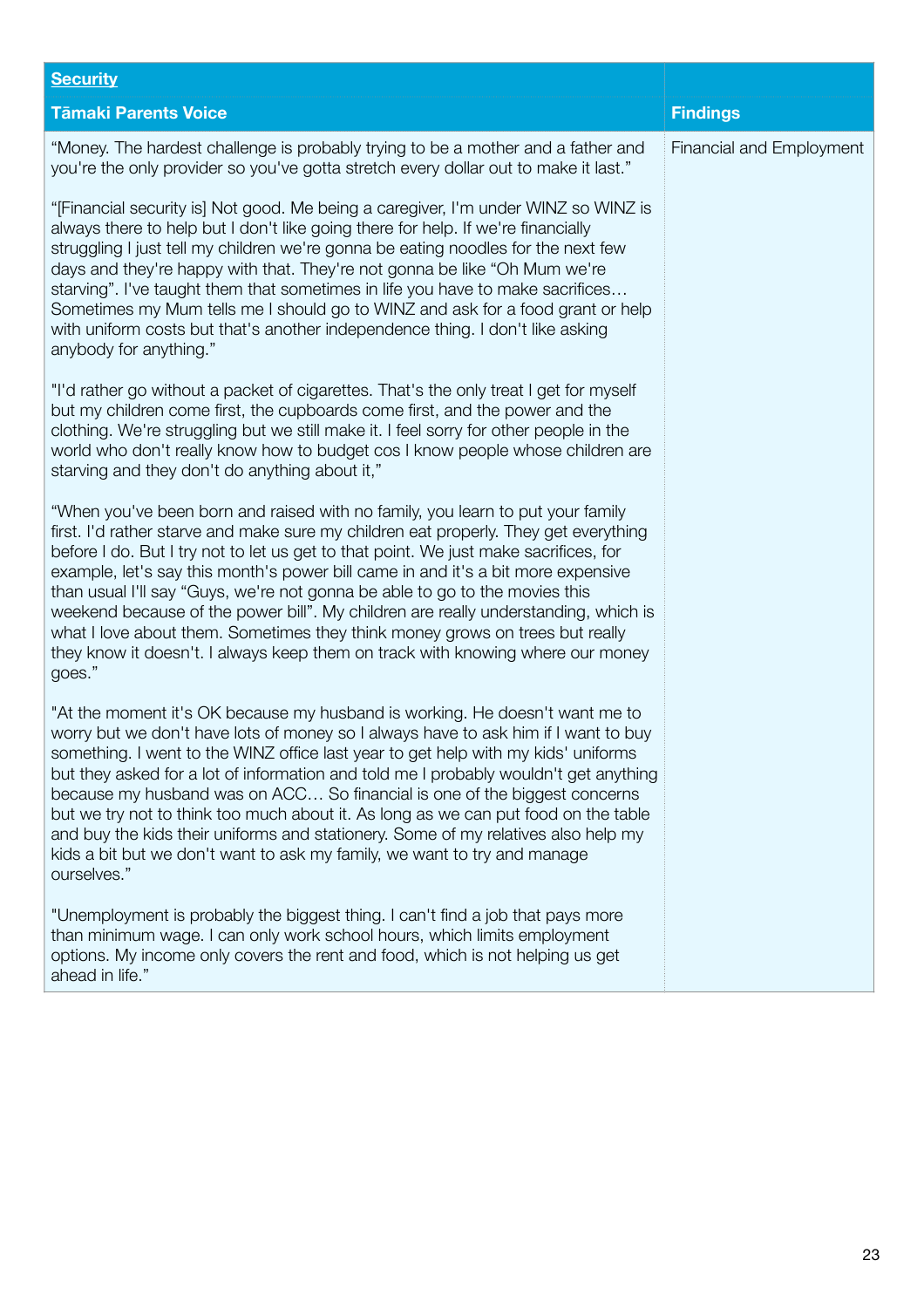| <b>Services/ Support</b>                                                                                                                                                                                                                                                                                                                                                                                                                                                                                                                                                                                                                                 |                                             |
|----------------------------------------------------------------------------------------------------------------------------------------------------------------------------------------------------------------------------------------------------------------------------------------------------------------------------------------------------------------------------------------------------------------------------------------------------------------------------------------------------------------------------------------------------------------------------------------------------------------------------------------------------------|---------------------------------------------|
| <b>Tāmaki Parents Voice</b>                                                                                                                                                                                                                                                                                                                                                                                                                                                                                                                                                                                                                              | <b>Findings</b>                             |
| "I'd like to see a lot of advertising about special places and facilities where you can<br>go because not everybody I know knew about HIPPY and it's a really good start for<br>your children before they go to school. Also the courses through TWP and SKIP."                                                                                                                                                                                                                                                                                                                                                                                          | Promotion/ Marketing                        |
| "I think there are a lot of services available but the advertising could be better. You<br>could double up on some services, like social workers, and provide for different<br>ethnicities because some people prefer to talk to people of their own ethnicity."                                                                                                                                                                                                                                                                                                                                                                                         |                                             |
| "People seem to get a bit bombarded with courses and say "Oh it's just another<br>parenting programme" so you have to be good at marketing them differently. For<br>example, telling people the course has practical tools they can use to be a better<br>parent, for example, to think before they act, to calm down It's important to have<br>all those different programmes. The biggest challenge is getting our parents to<br>open up and take something new on board. We wouldn't be there working with the<br>families if they didn't need some sort of help or encouragement."                                                                   |                                             |
| "[We need] more awareness of where and how to find support because there's a<br>lot of support around but some people have trouble finding them. Perhaps<br>advertise on the supermarket boards and phone boxes."                                                                                                                                                                                                                                                                                                                                                                                                                                        |                                             |
| "I just had family support. Plunket were there to answer questions but I didn't have<br>much support, no support actually. Maybe I didn't think anything was around back<br>then. It was a long time ago. I don't think the support system was really out there<br>for me, like there was no advertising."                                                                                                                                                                                                                                                                                                                                               | More support now                            |
| "Through friend's I've met who've encouraged me to get involved in the<br>community, otherwise I probably wouldn't know about the G.I. Family Centre or the<br>Library. That wasn't there when I was raising my children. But the Family Centre are<br>definitely putting it out there with the fun activity days they have Now there's a lot<br>of people out there who are trying to help parents.                                                                                                                                                                                                                                                     |                                             |
| "I don't seek help. I like to be independent and do it on my own, but I know there<br>are people out there who could probably help. That's what my grandad taught me,<br>that you have to be independent and you don't ask anybody for anything so sadly<br>that sits in my head every time I think I could do with some help."                                                                                                                                                                                                                                                                                                                          | Independence                                |
| "I did it all on my own. But I didn't really seek help I thought "I got myself in this<br>mess so I'm going to get through it".                                                                                                                                                                                                                                                                                                                                                                                                                                                                                                                          |                                             |
| "I send a lot of friends around me who have issues to get help. I give them a word<br>of advice then I say "You know there's the G.I. Centre or go to the Police Station if<br>it's that bad". I send them to look for proper help. I'd like to say I can give good<br>advice but sometimes it's just not good enough and people actually need good<br>proper advice and help. And I tell them there's a lot of places that can help and<br>that you don't have to pay for them, it's just talking. I don't know what stops<br>people from seeking that help but I've pointed out that there's help and it's up to<br>them whether they make that move." | Friends and family<br>referring to services |